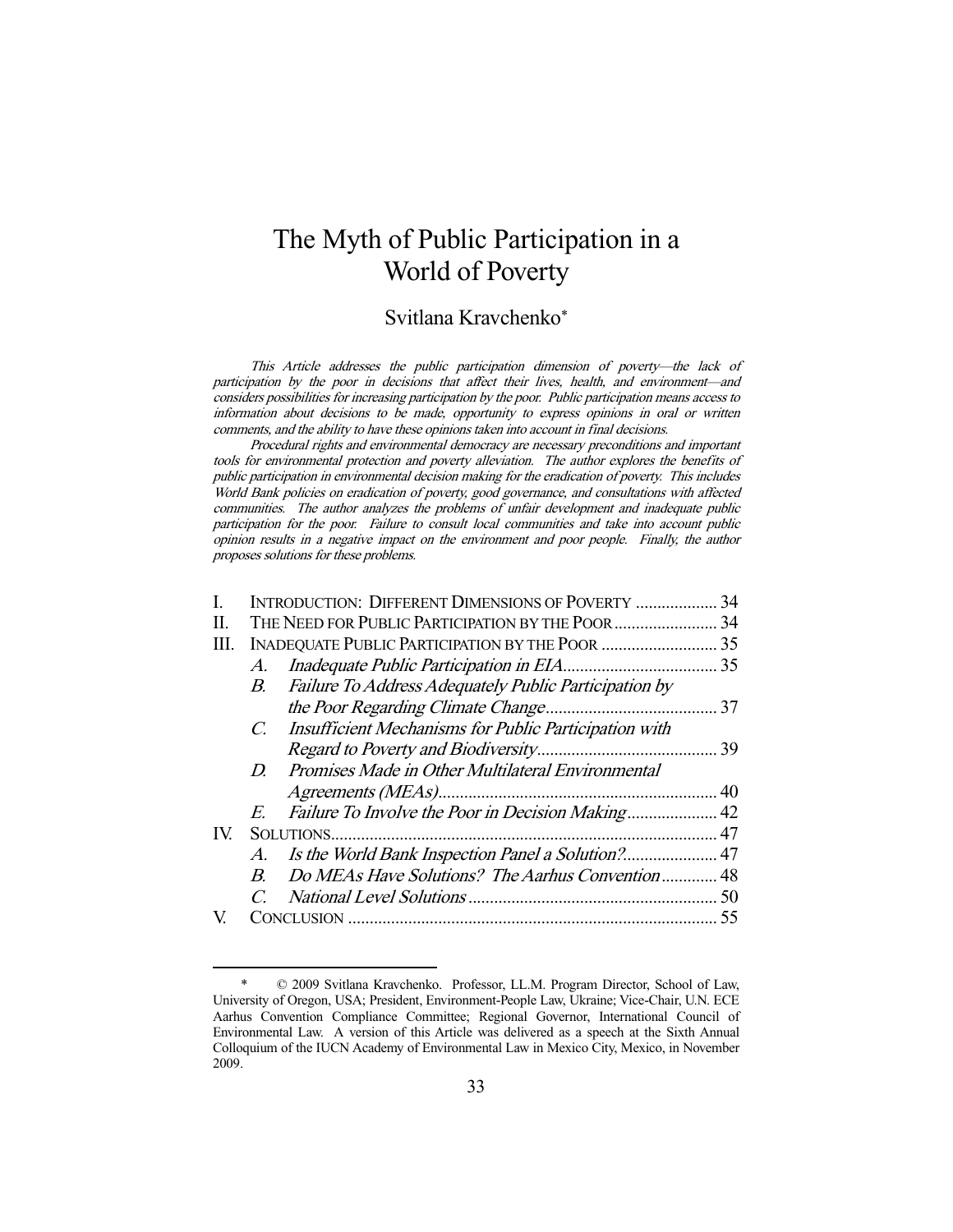#### I. INTRODUCTION: DIFFERENT DIMENSIONS OF POVERTY

 Poverty is not only a function of meager income. It is true that a person is considered to be living in absolute poverty if his or her income falls below the World Bank's international poverty line, which is a minimum of one U.S. dollar per day per person.<sup>1</sup> However, poverty can also be measured by nonmonetary standards. A person is impoverished if he or she lacks access to clean drinking water, sanitation, electricity, and social services such as health care and education.<sup>2</sup> Recent World Bank definitions of poverty "have captured the multi-dimensional measures of poverty as including lack of shelter, risk, vulnerability, employment, ill health, and fear for the future, powerlessness, social exclusion, access to social capital, lack of representation and freedom."<sup>3</sup>

Poverty is also characterized by a lack of basic rights. Those missing rights include procedural rights—access to information, public participation in decision making, and access to justice—formulated for the first time in Principle 10 of the Rio Declaration.<sup>4</sup> This Article will focus on the right of public participation, how poverty limits that right, and how those limitations can be overcome.

# II. THE NEED FOR PUBLIC PARTICIPATION BY THE POOR

-

 The right to participate in decisions affecting the environment and life, health, and subsistence of the poor, if properly organized, can cause public authorities to take into account their opinion and can help public authorities make better decisions for the poor and for the environment. Participation of the poor in decision making can promote good governance and help to eradicate poverty.

 The benefits of public participation can be divided into two categories of goals and perspectives: process-based and substantivebased.<sup>5</sup> From the process-based perspective, participation raises public

 <sup>1.</sup> WORLD BANK, WORLD DEVELOPMENT REPORT 1990: POVERTY 27 (June 30, 1991); see also FOUNDATION FOR ENVIRONMENT AND DEVELOPMENT [FEDEV], THE ACCESS INITIATIVE CAMEROON: NATIONAL REPORT ON THE POVERTY PROJECT 5 (Apr. 2008), http://www.access initiative.org/sites/default/files/Cameroon%20Poverty%20Report.pdf.

 <sup>2.</sup> WORLD BANK, WORLD DEVELOPMENT REPORT 2000/2001: ATTACKING POVERTY, 22864, at 6-7 (Sept. 18, 2001); see also FEDEV, supra note 1, at 5.

<sup>3.</sup> FEDEV, supra note 1, at 5; see also WORLD BANK, supra note 2, at 16-21.

See U.N. Conference on Env't & Dev. [CED], Rio de Janeiro, Braz., June 3-14, 1992, Rio Declaration on Environment and Development, princ. 10, U.N. Doc. A/CONF.151/26 (Aug. 12, 1992) [hereinafter Rio Declaration].

 <sup>5.</sup> George (Rock) Pring & Susan Y. Noé, The Emerging International Law of Public Participation Affecting Global Mining, Energy and Resources Development, in HUMAN RIGHTS IN NATURAL RESOURCE DEVELOPMENT 5 (D. Zillman, A. Lucas & G. Pring, eds., 2002).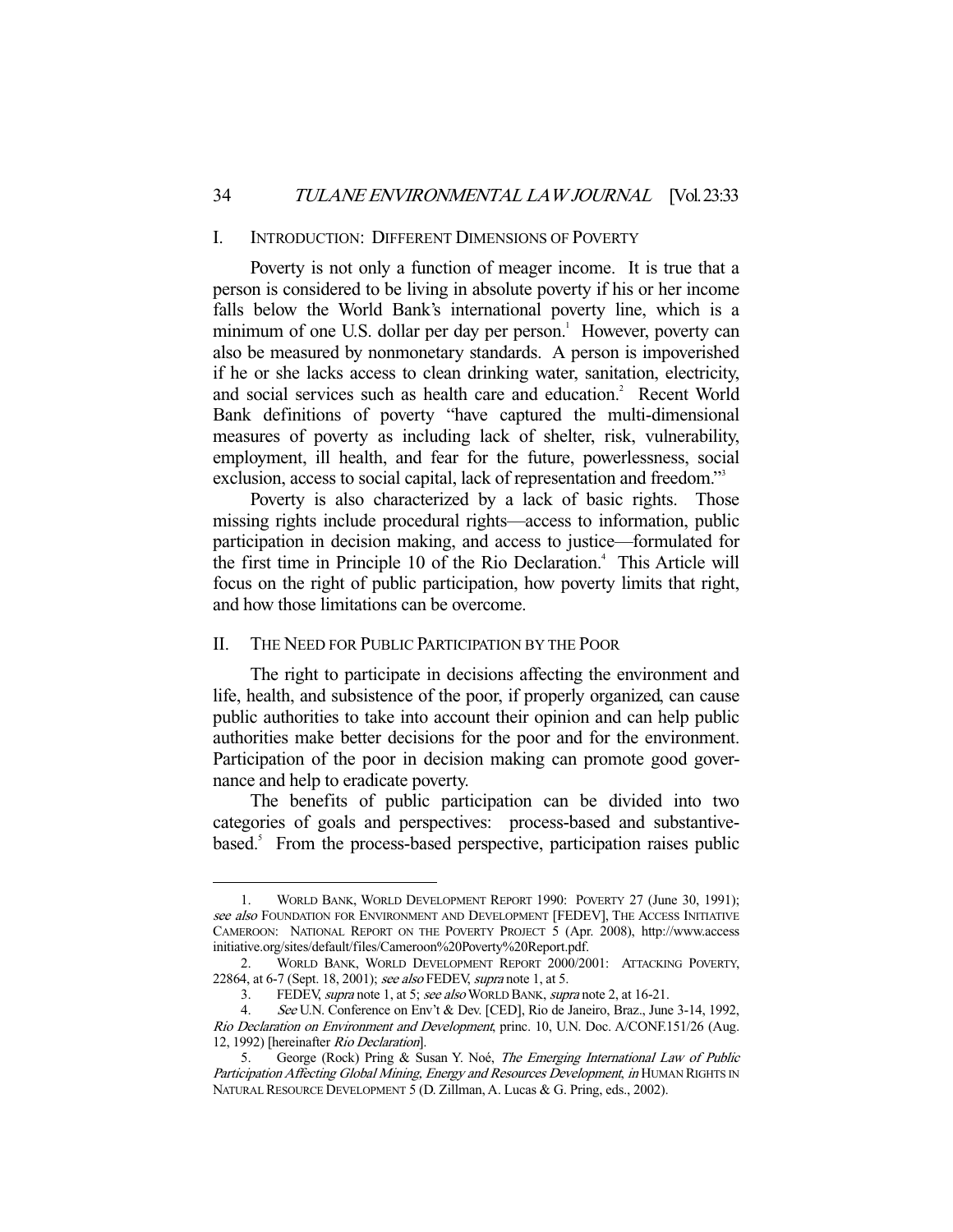awareness, educates and empowers the public, gives the public an opportunity to express concerns, helps to avoid conflicts, and increases public acceptance of decisions and governmental accountability. In terms of substantive-based goals, public participation makes decisions better, more environmentally friendly, and more reflective of local needs and values.<sup>6</sup>

 These benefits of public participation apply to the poor as well. Public participation in decision making may help protect the health rights of people and help to prevent harm to communities and natural areas. The public can suggest more acceptable alternative solutions.<sup>7</sup> The public is also more likely to support a decision made with public involvement.<sup>8</sup> This can lead to more effective project implementation and enhance the well-being of the poor.<sup>9</sup> Development projects may be implemented in a more environmentally friendly way. Projects may create new jobs for local communities, provide proper compensation for affected people, and consequently help alleviate poverty. This requires, however, a proper procedure of participation and representation of the poor communities in the decision-making process. The poor are disadvantaged and cannot secure meaningful and equitable representation on their own. As one study stated:

Although the poor are becoming increasingly involved in the various stages of development, questions remain as to whether their inclusion constitutes genuine participation and whether people's capabilities have been increased in such a manner as to enable them to chart the course of their destinies in collaboration with the government  $\ldots$ <sup>10</sup>

## III. INADEQUATE PUBLIC PARTICIPATION BY THE POOR

### A. Inadequate Public Participation in EIA

 The Environmental Impact Assessment (EIA) process is one of the main avenues for public participation in many countries.<sup>11</sup> Transparency,

 <sup>6.</sup> Id.

 <sup>7.</sup> ANANTHA KUMAR DURAIAPPAH ET AL., INT'L INST. FOR SUSTAINABLE DEV., HAVE PARTICIPATORY APPROACHES INCREASED CAPABILITIES? 1 (2005), available at http://www.iisd.org/ pdf/2005/economics\_participatory\_approaches.pdf.

 <sup>8.</sup> See id.

 <sup>9.</sup> See id.

 <sup>10.</sup> Id.

<sup>11.</sup> See, e.g., Jesse L. Moorman & Zhang Ge, Promoting and Strengthening Public Participation in China's Environmental Impact Assessment Process: Comparing China's EIA Law and U.S. NEPA, 8 VT. J. ENVTL. L. 281 (2007); NORMAN LEE & CLIVE GEORGE, ENVIRONMENTAL ASSESSMENT IN DEVELOPING AND TRANSITIONAL COUNTRIES: PRINCIPLES, METHODS AND PRACTICE (2000).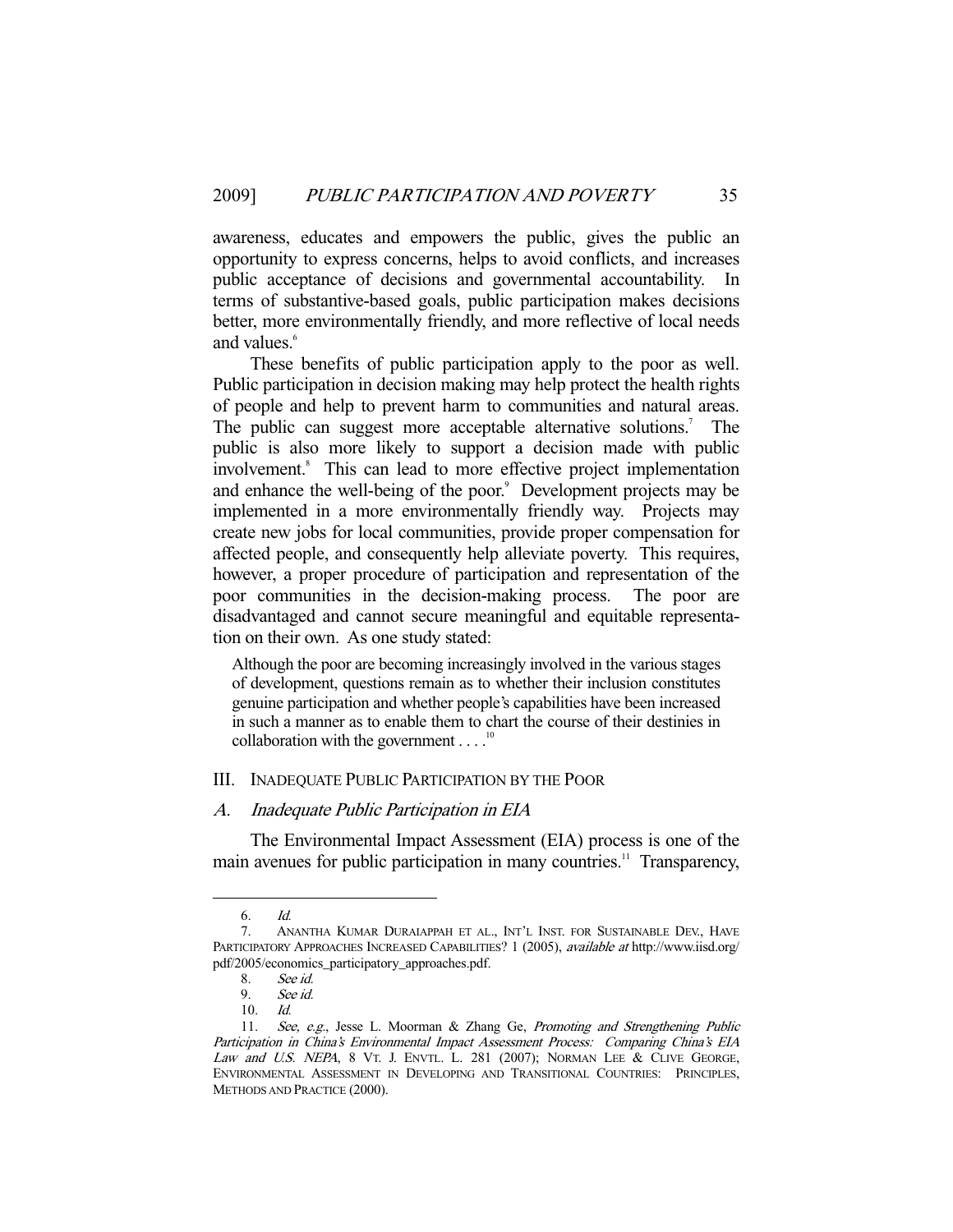access to information and participation are key principles of EIA. EIA is an effective tool to improve good governance and reduce poverty. Poor communities, however, often do not have access to EIA documentation of the project, which will have a negative impact on their health and environment. Even if poor communities do have access to EIA documentation, understanding the technical documents' complexities requires special knowledge and expertise that such communities usually do not have. Nor can these communities afford expert interpretation of such documents.

 The full potential for public participation is often not achieved in EIA procedures. For example, in the case of the Cobalt Nickel Mining project, the world's largest deposits of cobalt and the biggest mining operation in Cameroon, efforts to involve the poor indigenous people, the Bantu and the Pygmies, were not effective.<sup>12</sup> This was a problem in spite of the law of Cameroon, which supports public participation in EIA.<sup>13</sup>

Lack of adequate information about the project and EIA process compounded by high illiteracy level of the impacted community retarded effective participation. The project will negatively impact on the poor communities via loss of biodiversity, soil degradation, pollution, health problem[s], unsustainable development, environmental harm and increased poverty. $\frac{1}{1}$ 

 The operational policies of some banks on EIA provide a more detailed framework for public consultations, especially in projects with significant environmental and social impact. However, the language of these policies is often vague and not mandatory. For example, the Inter-American Development Bank procedures provide:

The Bank expects project Borrowers to consult affected communities and other local parties having a legitimate direct interest in an operation. The Bank requires that borrowers: (1) employ reasonable consultation procedures to elicit the informed opinion of concerned local groups, and take their views into account during project preparation and implementation . . . . The methodology and results of consultations, and the manner in which those results are taken into account, as well as provisions for community participation during project implementation, when applicable  $\ldots$ <sup>15</sup>

<sup>12.</sup> FEDEV, *supra* note 1, at 9-10.

 <sup>13.</sup> Id. at 9.

<sup>14.</sup> *Id.* at 10.

 <sup>15.</sup> INTER-AM. DEV. BANK [IDB], GUIDELINE FOR ENVIRONMENTAL IMPACT ASSESSMENTS

<sup>4 (</sup>Mar. 1999), http://www.iadb.org/pri/PDFs/B\_EIA.pdf (emphasis added).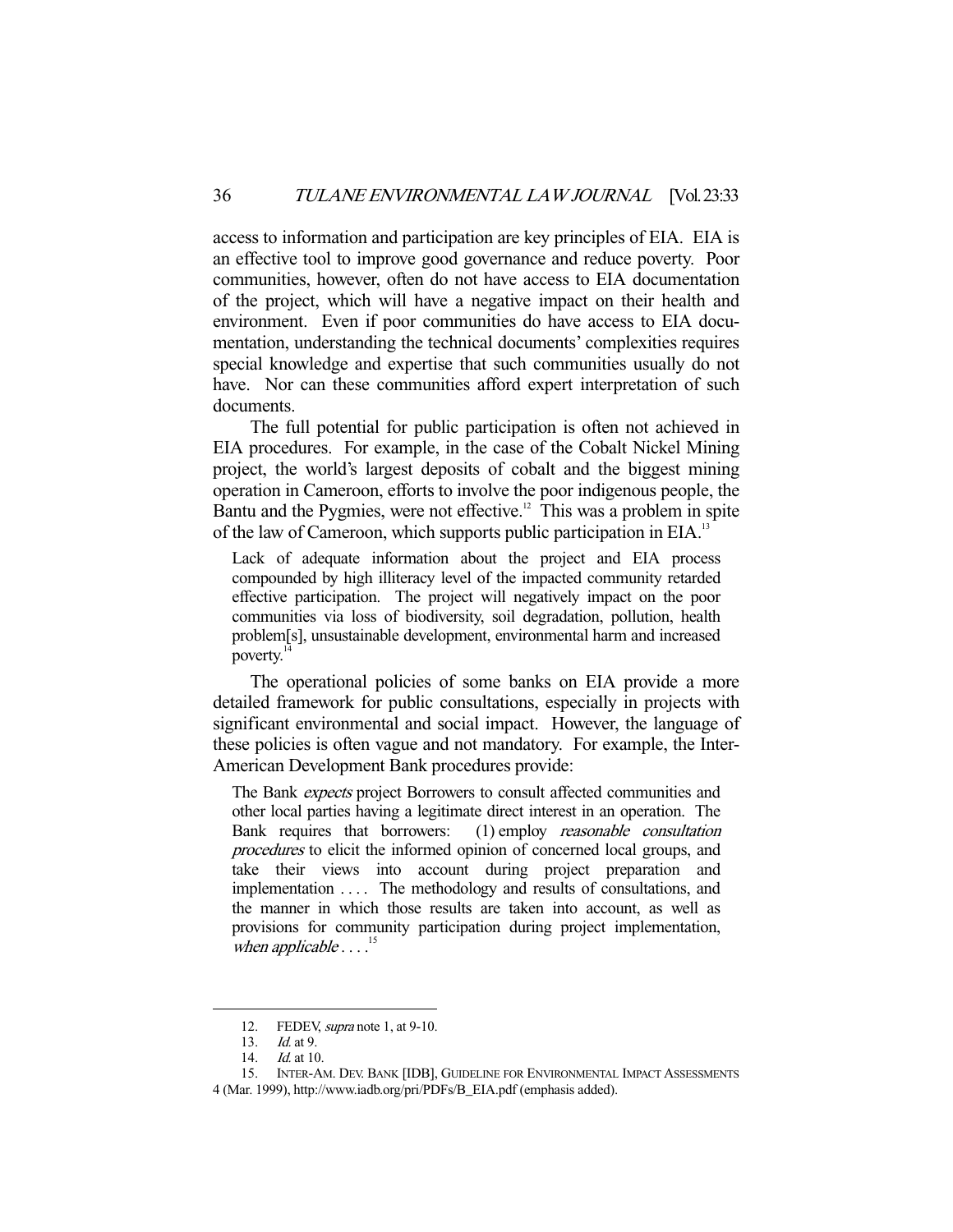# B. Failure To Address Adequately Public Participation by the Poor Regarding Climate Change

 The Human Rights Council, in its resolution of March 26, 2008, "Human Rights and Climate Change," emphasized that "climate change poses an immediate and far-reaching threat to people and communities around the world and has implications for the full enjoyment of human rights."16 It noted that "the world's poor are especially vulnerable to the effects of climate change, in particular those concentrated in high-risk areas, and also tend to have more limited adaptation capacities. $i^{i7}$  The question is whether these insights by the Council are going to lead to reform in programs.

 No one can deny that poverty limits the ability of indigenous people to adapt to climate change. The Inuit people of Alaska and Canada, in a 2005 petition to the Inter-American Commission on Human Rights, argued, inter alia, that the adverse impacts of climate change violate their fundamental human rights to life, property, culture and means of subsistence.<sup>18</sup> The petition was submitted by Sheila Watt-Cloutier on behalf of Inuit indigenous people, who were assisted by several U.S. legal experts from Center of International Environmental Law (CIEL) and Earthjustice.<sup>19</sup> The Inuits' right to subsist is violated by altering their food sources as a result of the adverse impact of climate change on wildlife.<sup>20</sup> Some species move to different locations, exacerbating the travel problems; other species cannot complete their annual migrations because the ice they normally travel on no longer exists.<sup>21</sup> Reduction of sea ice drastically shrinks habitat for polar bears and seals, pushing them toward extinction.<sup>22</sup>

 One can also not deny that the measures needed to combat climate change will disproportionately impact the poor. Many millions of poor people would be hurt by the cost of emissions reductions. The poor

 <sup>16.</sup> Office of the High Comm'r for Human Rights, U.N. Human Rights Council, 7th Sess., U.N. Doc. A/HRC/7/L.21/Rev.1, at 65 (Mar. 26, 2008), available at http://ap.ohchr.org/ documents/E/HRC/resolutions/A\_HRC-7\_L\_21\_Rev\_1.doc.

 <sup>17.</sup> Id.

 <sup>18.</sup> Earthjustice, Petition to the Inter American Commission on Human Rights Seeking Relief from Violations Resulting from Global Warming Caused by Acts and Omissions of the United States 111 (Dec. 7, 2005), *available at http://www.earthjustice.org/library/legal\_docs/* petition-to-the-inter-american-commission-on-human-rights-on-behalf-of-the-inuit-circumpolarconference.pdf.

 <sup>19.</sup> Id.

 <sup>20.</sup> Id.

 <sup>21.</sup> Id.

 <sup>22.</sup> Id.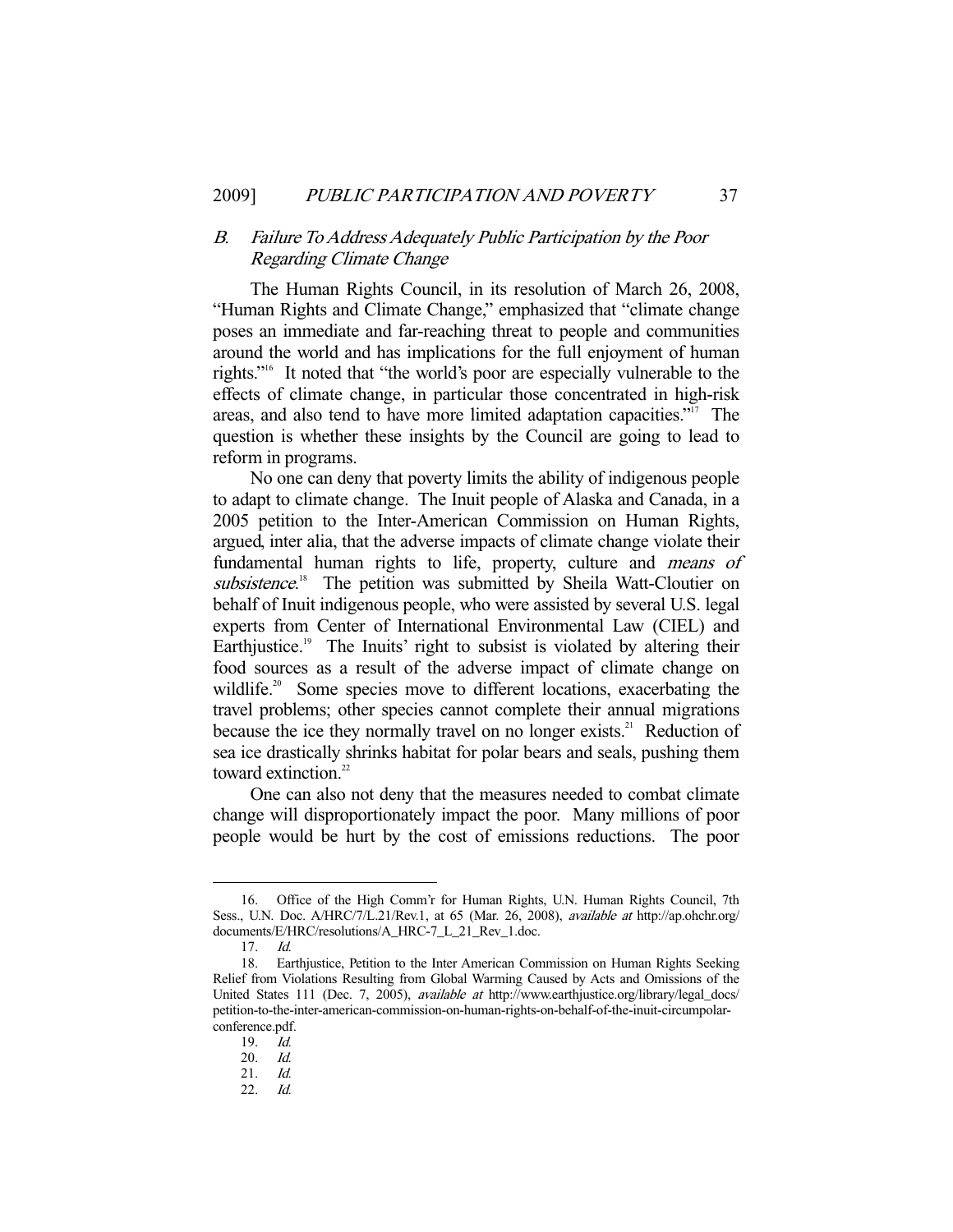would be forced to bear the cost "in the form of higher energy bills, lost jobs, and increased poverty."23

 There were 262 million people "affected by climate disasters annually from 2000 to 2004, over 98 percent of them in the developing world."<sup>24</sup> Poor countries that contributed very little to global greenhouse gas (GHG) emissions are more vulnerable to the impact of climate change and lack resources to adapt to it. At the Thirteenth Conference of the Parties of the United Nations Framework Convention on Climate Change in Bali in December 2007, the Group of 77 (representing 132 developing countries and China) demanded that technology be transferred from developed countries to help them adapt to the impacts of climate change. $25$ 

 Yet on many other points the delegations from the poorest countries were unable to participate effectively in climate change negotiations. Dr. Albert Mumma argues that the African Delegation had a difficult time bringing all its interests to the fore because of the acute poverty of the African continent.<sup>26</sup> This resulted in a lack of financial, technical, and human resources, and consequent unfairness of representation.<sup>27</sup> In other words, even governments in developing countries have a hard time participating in important negotiations. It is hardly surprising that impoverished people have a difficult time participating in governmental decisions.

<sup>23.</sup> Eric A. Posner & Cass R. Sunstein, Climate Change Justice, 96 GEO. L.J. 1565, 1587 (2008).

 <sup>24.</sup> UNITED NATIONS DEVELOPMENT PROGRAMME [UNDP], HUMAN DEVELOPMENT REPORT 2007/2008: FIGHTING CLIMATE CHANGE: HUMAN SOLIDARITY IN A DIVIDED WORLD 8 (2007), available at http://hdr.undp.org/en/media/HDR\_20072008\_EN\_Complete.pdf.

<sup>25.</sup> United Nations Framework Convention on Climate Change, Dec. 3-15, 2007, Report of the Conference of the Parties on Its Thirteenth Session, ¶¶ 2-3, U.N. Doc. FCCC/CP/2007/6 (Mar. 14, 2008).

 <sup>26.</sup> Albert Mumma, The Poverty of Africa's Position at the Climate Change Negotiations, 19 UCLA J.ENVTL.L. & POL'Y 181, 202 (2001).

 <sup>27.</sup> Id. at 202-03. The author points out that at the 4th Conference of the Parties in Buenos Aires, the U.S. delegation

was a contingent of eighty-three people and the European Union forty-five, excluding the national delegations of EU member states. The "developed country viewpoint" was supported by a whole array of publications distributed by "think tanks"—from the government, business sector and non-governmental organizations. . . . In contrast, the typical African delegation had two to four people. Most countries were able to attend only because they could rely on the two air tickets availed to developing country delegates by the Secretariat.

Id. (citing Provisional List of Participants, U.N. Framework Convention on Climate Change, Conference of the Parties, 4th Sess., U.N. Doc. FCCC/CP/1998/MISC/.10 (1998)).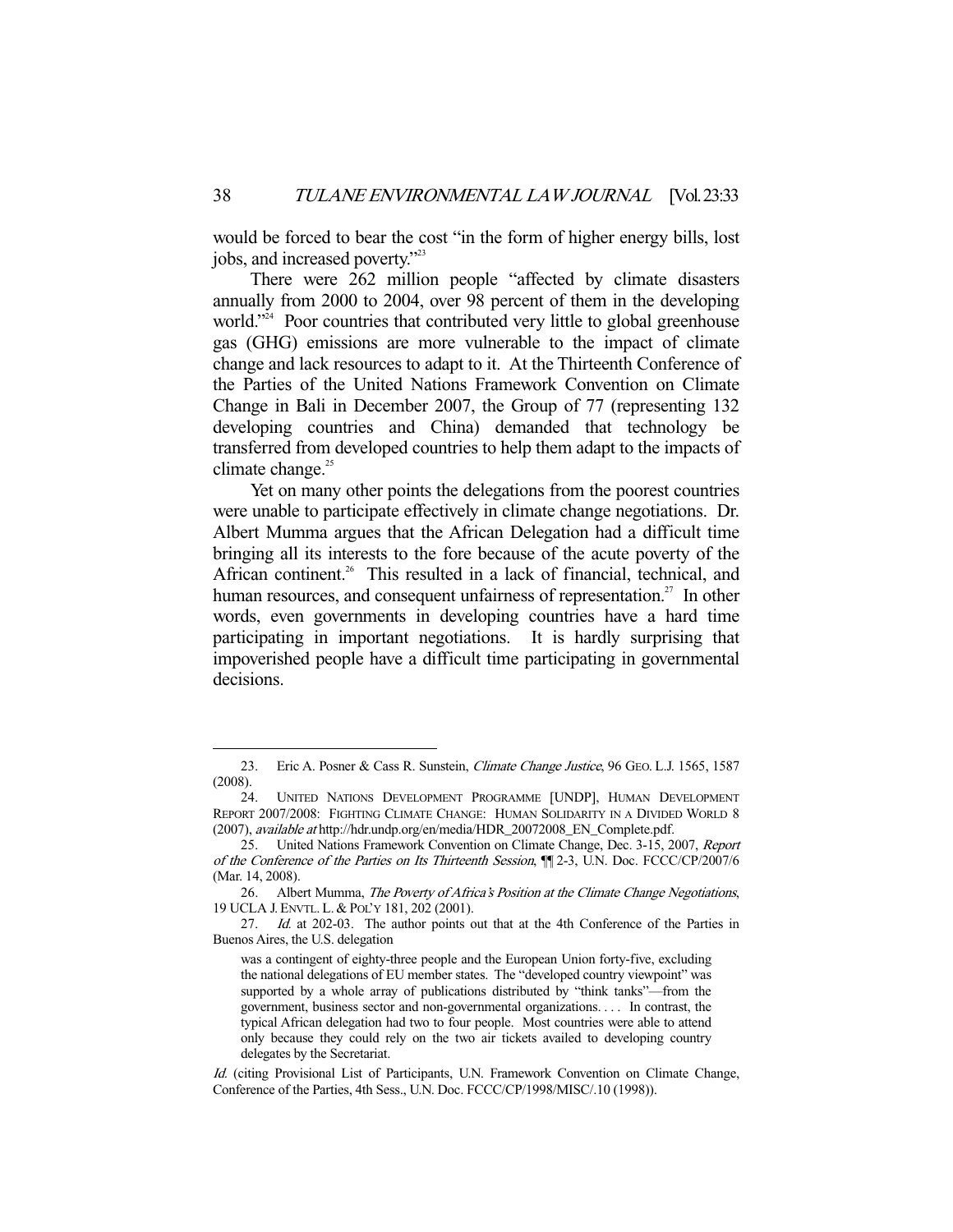# C. Insufficient Mechanisms for Public Participation with Regard to Poverty and Biodiversity

 Poor people living in national parks and other protected areas without economic alternatives for survival are likely to threaten natural resources and biodiversity. Marginalized and poor people, however, are often excluded from the kind of participation that can help them reach sustainable solutions. Participation of poor communities, along with other stakeholders, in management of national parks can motivate them to protect biodiversity and natural resources by giving them a voice and including their opinion and needs in decision-making processes.

 The Convention on Biological Diversity (CBD) Program of Work on Protected Areas (PoW) highlights governance throughout its formulation in its element 2—Governance, Participation, Equity and Benefit Sharing.<sup>28</sup> The CBD PoW (target 2.2) calls on parties to achieve "[f]ull and effective participation ... of indigenous and local communities, in full respect of their rights and recognition of their responsibilities, consistent with national law and applicable international obligations, and the participation of relevant stakeholders, in the management of existing, and the establishment and management of new, protected areas."<sup>29</sup>

 The World Parks Congress held in Durban in 2003 accepted a "new paradigm" for protected areas, "equitably integrating them with the interests of all affected people."30 The Congress urged commitment to involve indigenous peoples in establishing and managing protected areas and participate in decision making on a fair and equitable basis in full respect of their human and social rights. $31$ 

 The Cartagena Protocol on Biosafety under the CBD has procedural rights to information and participation in decision making concerning the safe transfer, handling and use of living modified organisms in relation to the conservation and sustainable use of biological diversity.<sup>32</sup> Parties have to "consult the public in the decision-making process regarding living modified organisms and shall make the results of such decisions available to the public" (article  $23$ ).<sup>33</sup> How the public can actually

 <sup>28.</sup> Convention on Biological Diversity [CBD], art. 8(j), June 4, 1993, 31 I.L.M. 818, 1760 U.N.T.S. 79.

<sup>29.</sup> *Id.* art. 2.2.<br>30. INT'L UNIC

INT'L UNION FOR CONSERVATION OF NATURE [IUCN], DURBAN ACCORD 220 (Mar. 24, 2005), http://cmsdata.iucn.org/downloads/durbanaccorden.pdf.

 <sup>31.</sup> Id.

<sup>32.</sup> See Cartagena Protocol on Biosafety to the Convention on Biological Diversity, art. 3, Jan. 29, 2000, 2226 U.N.T.S. 208.

 <sup>33.</sup> Id. art. 23.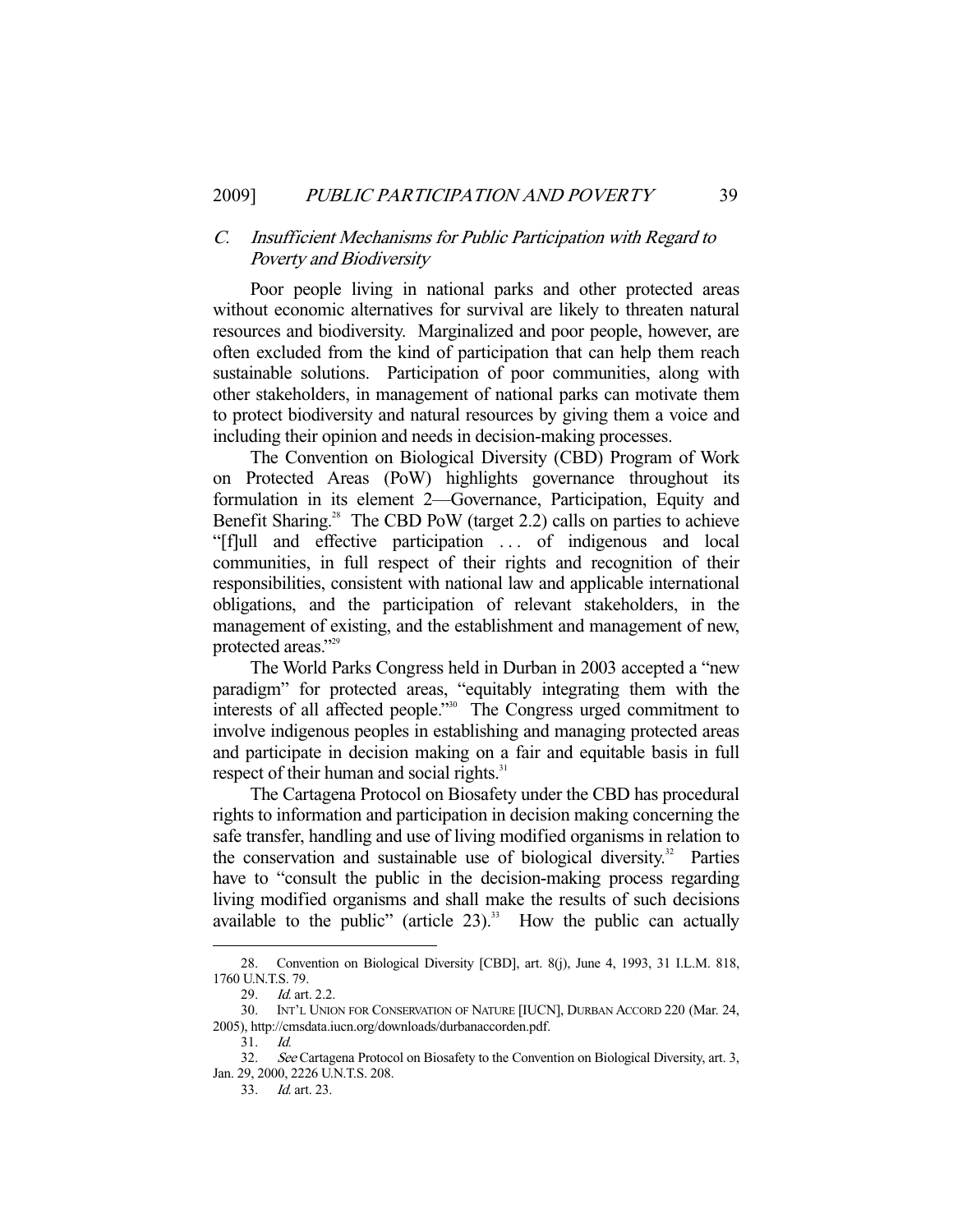enforce its right of information, participation, and consultation is unclear, however. The mechanisms adopted to assess compliance by nations with their obligations under the Convention and the Protocol do not allow the public to submit complaints about alleged noncompliance.

 Each of these international legal regimes makes gestures in the direction of public participation and involvement in decision making, but none appears to have a program that will ensure the participation of the poor in the process. If the CBD and the commitments made by the World Parks Congress are to take account of the interests of indigenous (and often impoverished) peoples, do programs exist to take this beyond mere promises? If the parties under the Cartagena Protocol are to "consult the public," how effective will that be if the public lacks the expertise and resources to engage with the decision makers?

# D. Promises Made in Other Multilateral Environmental Agreements (MEAs)

 On the global level, principles of public participation were set out in Principle 10 of the Rio Declaration on Environment and Development and in Agenda 21 (1992).<sup>34</sup> Principle 10 declares that each individual shall have the opportunity to participate in decision-making processes, facilitated by the widespread availability of information and access to judicial remedies.<sup>35</sup> The international community declared in Principle 10 that "[e]nvironmental issues are best handled with the participation of all concerned citizens" within the state.<sup>36</sup>

 Several environmental treaties included public participation provisions.<sup>37</sup> For example, the United Nations Framework Convention on Climate Change (1992), article 6(a)(iii), requires parties to promote and facilitate public participation in addressing climate change and its effects and in developing adequate responses.<sup>38</sup> The United Nations Convention to Combat Desertification in Those Countries Experiencing Serious Drought and/or Desertification, Particularly in Africa (1994), calls for public participation in relevant decision making in articles 3(a) and 4.2(e)

 <sup>34.</sup> See Rio Declaration, supra note 4, princ. 10.

 <sup>35.</sup> Id.

 <sup>36.</sup> Id. (emphasis added).

<sup>37.</sup> See, e.g., United Nations Convention To Combat Desertification in Those Countries Experiencing Serious Drought and/or Desertification, Particularly in Africa, arts. 3(a), 4.2(e)-(f), Oct. 13, 1995, 33 I.L.M. 1328, 1954 U.N.T.S. 3 [hereinafter Desertification Convention]; United Nations Framework Convention on Climate Change, art. 6(a)(iii), June 19, 1993, 31 I.L.M. 849, 1771 U.N.T.S. 107 [hereinafter Framework Convention]; CBD, supra note 28, art. 14.1.

 <sup>38.</sup> See Framework Convention, supra note 37, art. 6(a)(iii).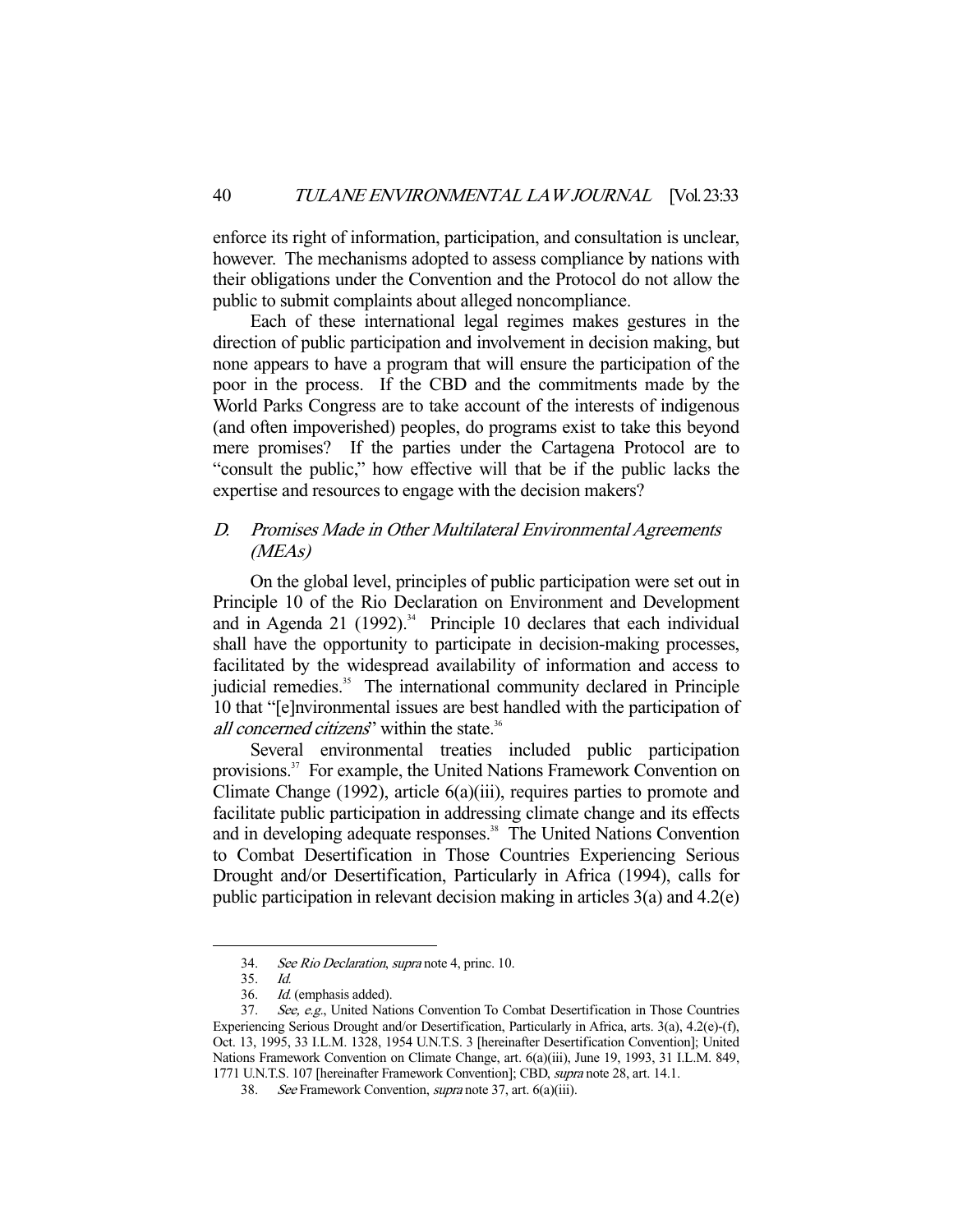and  $(f)$ .<sup>39</sup> The Convention on Biological Diversity (1992) allows for public participation in environmental impact assessment procedures in article  $14.1.^{40}$ 

 On the regional level in Europe, even before the Rio Conference on Environment and Development, the United Nations Economic Commission for Europe (UNECE) Convention on Environmental Impact Assessment in a Transboundary Context (1991) (known as the Espoo Convention, for the city in Finland where the convention was signed) established environmental impact assessment of projects and activities that may have significant transboundary impacts on the environment.<sup>41</sup> It has provisions on public participation in both countries of origin and affected countries. $42$  In a final decision on a proposed activity, parties must take due account of the environmental impact assessment, including the outcome of consultations with the public.<sup>43</sup>

 The UNECE Convention on the Transboundary Effects of Industrial Accidents (1992), in article 9, paragraph 2, requires a party under whose jurisdiction an industrial accident may occur to give opportunities for participation to the public in affected areas, without regard to borders.<sup>44</sup> Public participation provisions are included in the Protocol on Water and Health (1999) to the Convention on the Protection and Use of Transboundary Watercourses and International Lakes  $(1999)$ <sup>45</sup> and the Protocol on Heavy Metals (1998) to the Convention on Long-Range Transboundary Air Pollution (1979).<sup>46</sup>

 The best example of an international agreement protecting procedural human rights is the Aarhus Convention on Access to Information, Public Participation in Decision-Making and Access to Justice in

 <sup>39.</sup> See Desertification Convention, supra note 37, art. 3(a), 4(e)-(f).

<sup>40.</sup> See CBD, *supra* note 28, art. 14.1.

 <sup>41.</sup> See Convention on Environmental Impact Assessment in a Transboundary Context, Feb. 25, 1991, 39 I.L.M. 802, 1989 U.N.T.S. 309, arts. 1-20.

 <sup>42.</sup> See id.

 <sup>43.</sup> Id. art. 6.

 <sup>44.</sup> Convention on the Transboundary Effects of Industrial Accidents, art. 9, ¶ 2, Sept. 18, 1992, 31 I.L.M. 1330, 2105 U.N.T.S. 457, available at http://www.unece.org/env/documents/ 2006/teia/Convention%20E.pdf [hereinafter Industrial Accidents].

 <sup>45.</sup> Protocol on Water and Health to the 1992 Convention on the Protection and Use of Transboundary Watercourses and International Lakes, arts. 1-16, June 17, 1999, U.N. Doc. MP.WAT/2000/1, available at http://www.unece.org/env/documents/2000/wat/mp.wat.2000.1.e. pdf [hereinafter Protocol on Water and Health].

 <sup>46.</sup> Protocol to the 1979 Convention of Long-Range Transboundary Air Pollution on Heavy Metals, June 24, 1998, U.N. Doc. E/ECE/EB.AIR/66/1999, art. 4, available at http:// www.unece.org/env/lrtap/full%20text/1998.Heavy.Metals.e.pdf [hereinafter Protocol on Heavy Metals].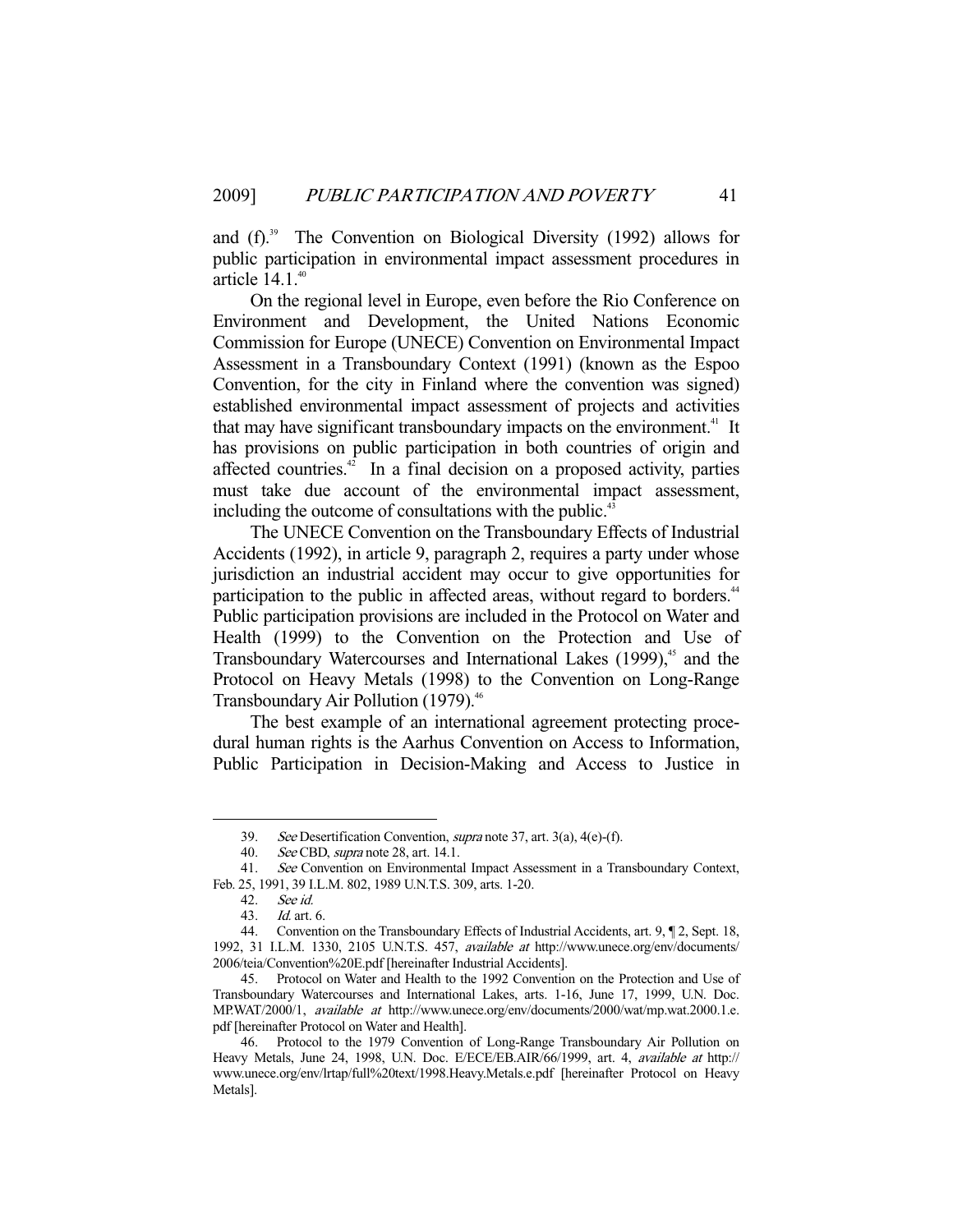Environmental Matters.<sup>47</sup> It is regional in scope, but it has global significance.<sup>48</sup> According to former U.N. Secretary General Kofi Annan:

It is by far the most impressive elaboration of principle 10 of the Rio Declaration, which stresses the need for citizens' participation in environmental issues and for access to information on the environment held by public authorities. As such it is the most ambitious venture in the area of "environmental democracy" so far undertaken under the auspices of the United Nations.<sup>49</sup>

 The Aarhus Convention provides detailed procedure on public participation in decisions concerning specific activities.<sup>50</sup> Among the main requirements for public participation are the following: the public must be informed early in an environmental decision-making procedure and in an adequate, timely, and effective manner about the proposed activity and possible decisions, procedure, and opportunities for the public to participate; the public participation procedures must include reasonable timeframes for the public to prepare and participate effectively; the public must be able to participate early, when all options are open; the public must have free access to documents for examination as the documents become available; the public must have the opportunity to submit comments; and outcomes of public participation must be taken into account.<sup>51</sup> In addition, article 7 of the Convention provides for public participation related to plans, programs, and policies.<sup>52</sup>

 An examination of each of these international agreements, however, fails to reveal specific commitments to helping the impoverished take advantage of the public participation opportunities that are formally provided.

# E. Failure To Involve the Poor in Decision Making

 There is a long list of failures in efforts to involve the public, including the poor, in environmental decision making. Development projects happen without a proper EIA, without proper consultation with

<sup>47.</sup> See Convention on Access to Information, Public Participation in Decision-Making and Access to Justice in Environmental Matters, arts. 1-22, Dec. 21, 1998, 38 I.L.M. 517, 2161 U.N.T.S. 447 [hereinafter Aarhus Convention].

 <sup>48.</sup> STEPHEN STEC & SUSAN CASEY-LEFKOWITZ, U.N. ECON. COMM'N FOR EUR. [ECE], THE AARHUS CONVENTION: AN IMPLEMENTATION GUIDE, at v, U.N. Doc. ECE/CEP/72, U.N. Sales No. E.00.II.E.3 (2000), available at http://www.unece.org/env/pp/acig.pdf.

 <sup>49.</sup> Id.

<sup>50.</sup> See Aarhus Convention, supra note 47, art. 6.

 <sup>51.</sup> Id.

 <sup>52.</sup> Id. art. 7.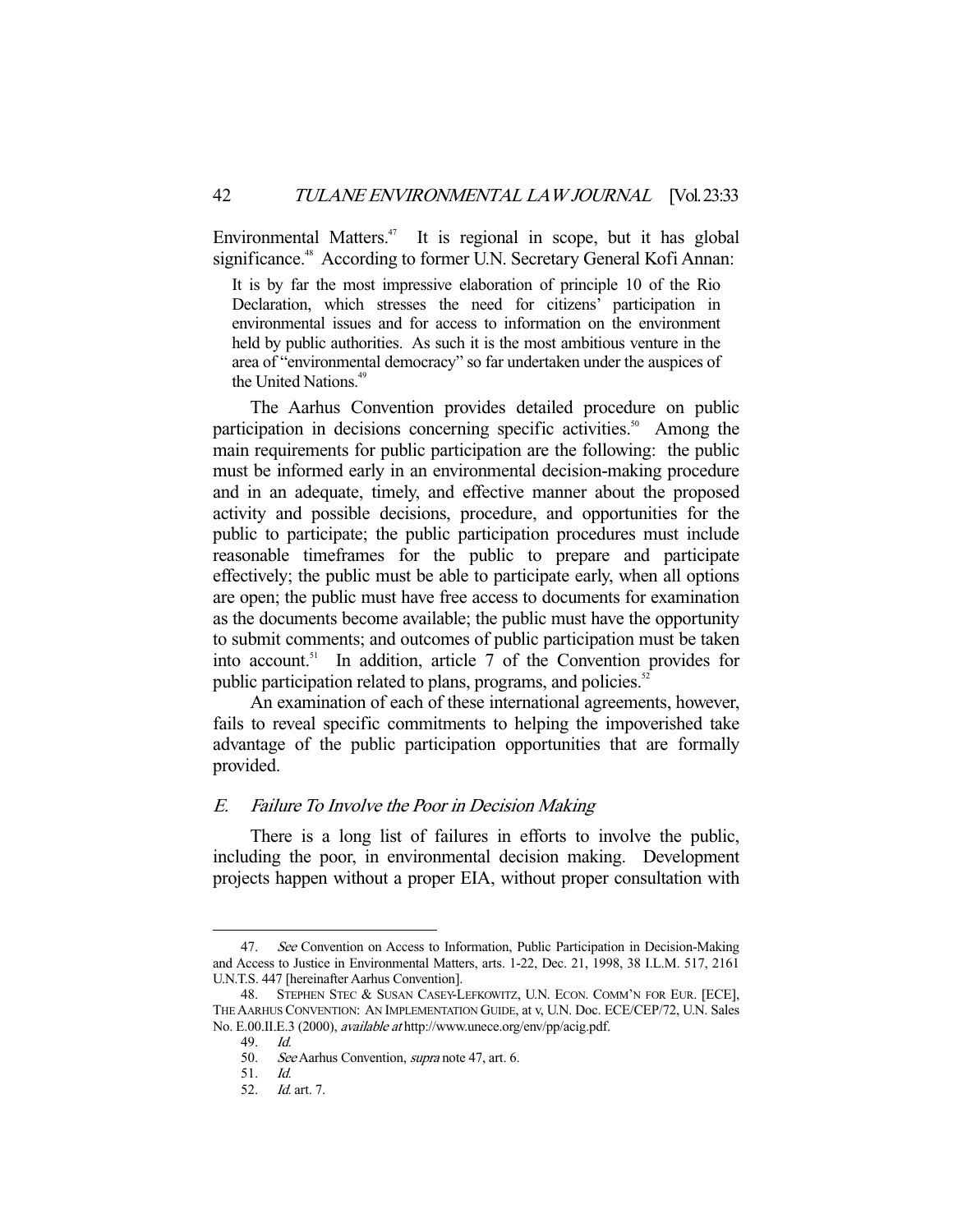the public, or with merely pro forma public participation.<sup>53</sup> Other failures include public participation occurring only after an agreement between government and a developer is reached or even after a development is started, when public participation is too late and therefore is meaning $less<sup>54</sup>$ 

 People affected the most by big development projects are often marginalized and poor.<sup>55</sup> They do not have political power, because they cannot afford the monetary commitment necessary to campaign for a political position.<sup>56</sup> Poverty creates additional hurdles for access to governmental decision-making processes. Corporations may engage in development projects without notifying and consulting with affected people. Poor local communities may lose their ancestors' land, be resettled without adequate compensation, and lose their natural resources, healthy environment, cultural identity, and traditional style of life.

 For example, the Mbororo minority ethnic groups of nomadic herders in Cameroon have been resettled from their sites and provided new settlements far away from social facilities due to increasing demand for land by others.<sup>57</sup>

The whole process is undertaken in a non-participatory manner. The authorities seem to share the view [that] pastoralists are squatters and have neither rights nor right to partake in any decision process. . . .

 Grazing land is an important asset to the livelihoods of the Mbororo pastoralist and squeezing them into very small portions of rangelands, is exacerbating poverty. The legal provision on [public participation] is not being respected in practice in this case. The population is not conversant with the legal procedure and their rights. . . . Capacity building both for the government authorities or impacted communities is weak.<sup>58</sup>

 Property rights are important for the survival and well-being of the poor, especially for indigenous peoples, but processes for recognizing them often do little to accommodate their special situations. In the Awas Tingni case, the Ministry of the Environment and Natural Resources of

<sup>53.</sup> See generally id. arts. 1-22 (discussing shortfalls in the process of public participation in environmental protection and granting public rights to participate in environmental decision making).

<sup>54.</sup> *Id.*<br>55. *Id.* 

<sup>55.</sup> 

 <sup>56.</sup> Id.

<sup>57.</sup> FOUND. FOR ENV'T & DEV., THE ACCESS INITIATIVE (TAI), CAMEROON: NATIONAL REPORT ON THE POVERTY PROJECT 12-14 (2008), available at http://www.accessinitiative.org/ sites/default/files/Cameroon%20Poverty%20Report.pdf [hereinafter CAMEROON].

 <sup>58.</sup> Id. at 10.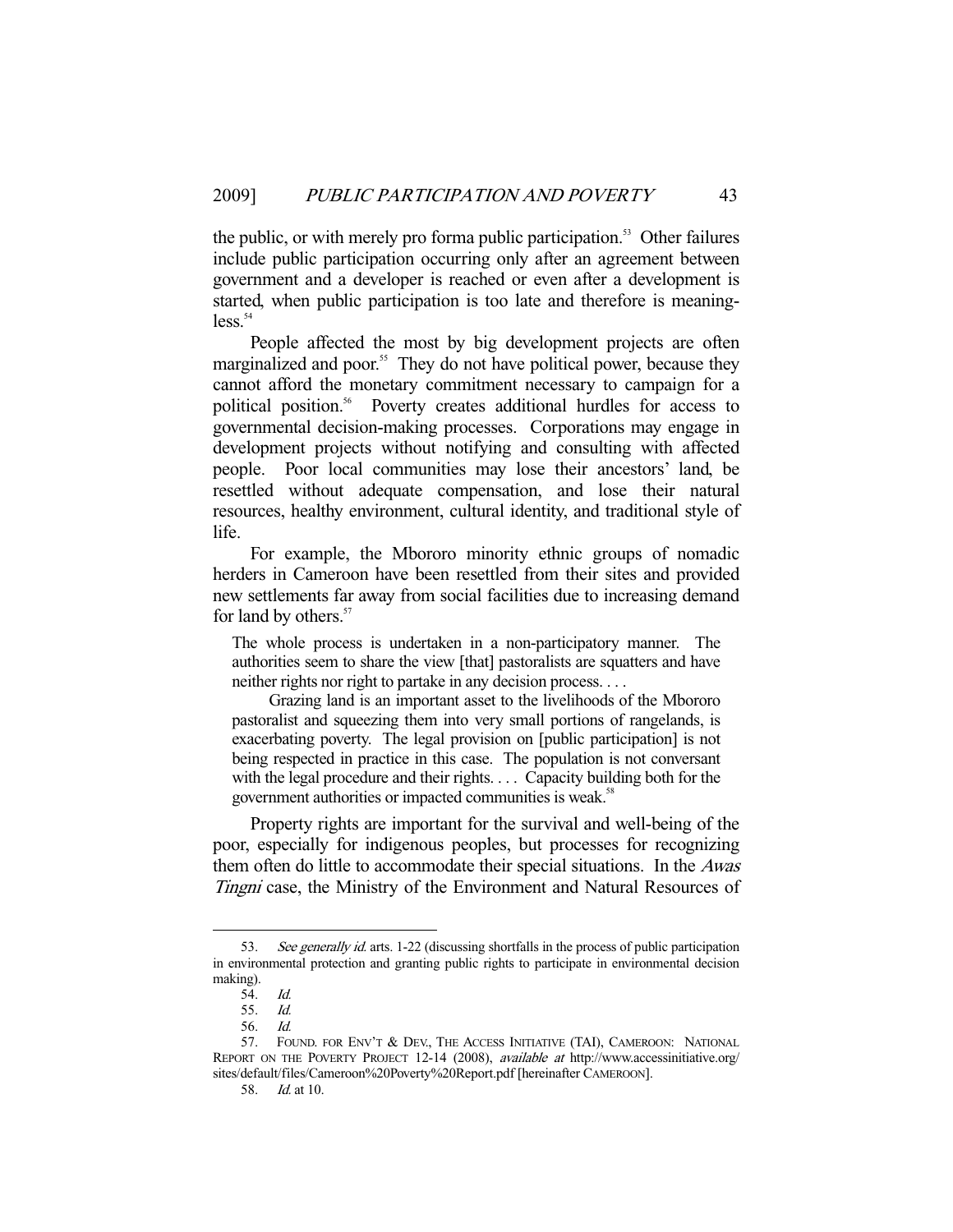Nicaragua granted a logging concession to a Korean company on the lands of the Mayagna Awas Tingni Community (Community) without consultation with the Community.<sup>59</sup> The members of the Community subsist on the basis of family farming and communal agriculture, fruit gathering, hunting, and fishing.<sup>60</sup> These activities are carried out within a territorial space in accordance with a traditional collective form of organization.<sup>61</sup> The Community did not have formal title under the Nicaraguan legal system to its lands.<sup>62</sup> The State maintained that part of the lands claimed by the Community belonged to the State.<sup>63</sup> The Inter-American Court of Human Rights, however, found a violation of article 21 of the American Convention through a creative and evolutionary interpretation of the right of property.<sup>64</sup> It said that instead of using Western concepts of private property, governments must recognize what indigenous people may consider as their right to use lands where they and their ancestors have lived for centuries.<sup>65</sup>

Indigenous groups, by the fact of their very existence, have the right to live freely in their own territory; the close ties of indigenous people with the land must be recognized and understood as the fundamental basis of their cultures, their spiritual life, their integrity, and their economic survival.<sup>66</sup>

 One dissenting judge argued that the indigenous people had not used the process to apply for title that already existed in the law. $67$  He failed to address in his written opinion, however, the issue of how people that could not afford to hire a lawyer should have filed such applications.<sup>68</sup> Despite his dissent, the majority of the court recognized the right of the Community to the use and title of the land, and the court ordered the State to spend its own funds to carry out delimitation, demarcation, and titling of the territory belonging to the Community.<sup>69</sup>

-

66. Id. at 79.

 <sup>59.</sup> See The Mayagna (Sumo) Awas Tingni Community v. Nicaragua, 2001 Inter-Am. Ct. H.R. (ser. C) No. 79, at 2-3 (Aug. 31, 2001), available at http://www.corteidh.or.cr/docs/casos/ articulos/Seriec\_79\_ing.pdf.

 <sup>60.</sup> Id. at 49.

<sup>61.</sup> *Id.*<br>62. *Id.* 

*Id.* at 59.

<sup>63.</sup> *See id.* at 50.<br>64. *Id.* at 74.

 $\overline{d}$ . at 74.

 <sup>65.</sup> See id. at 75.

 <sup>67.</sup> Dissenting Opinion of Judge Montiel Arguello at 2 (Aug. 31, 2001), available at http://www.corteidh.or.cr/docs/casos/articulos/Seriec\_79\_ing.pdf.

 <sup>68.</sup> See id.

 <sup>69.</sup> See Mayagna, supra note 59, at 75.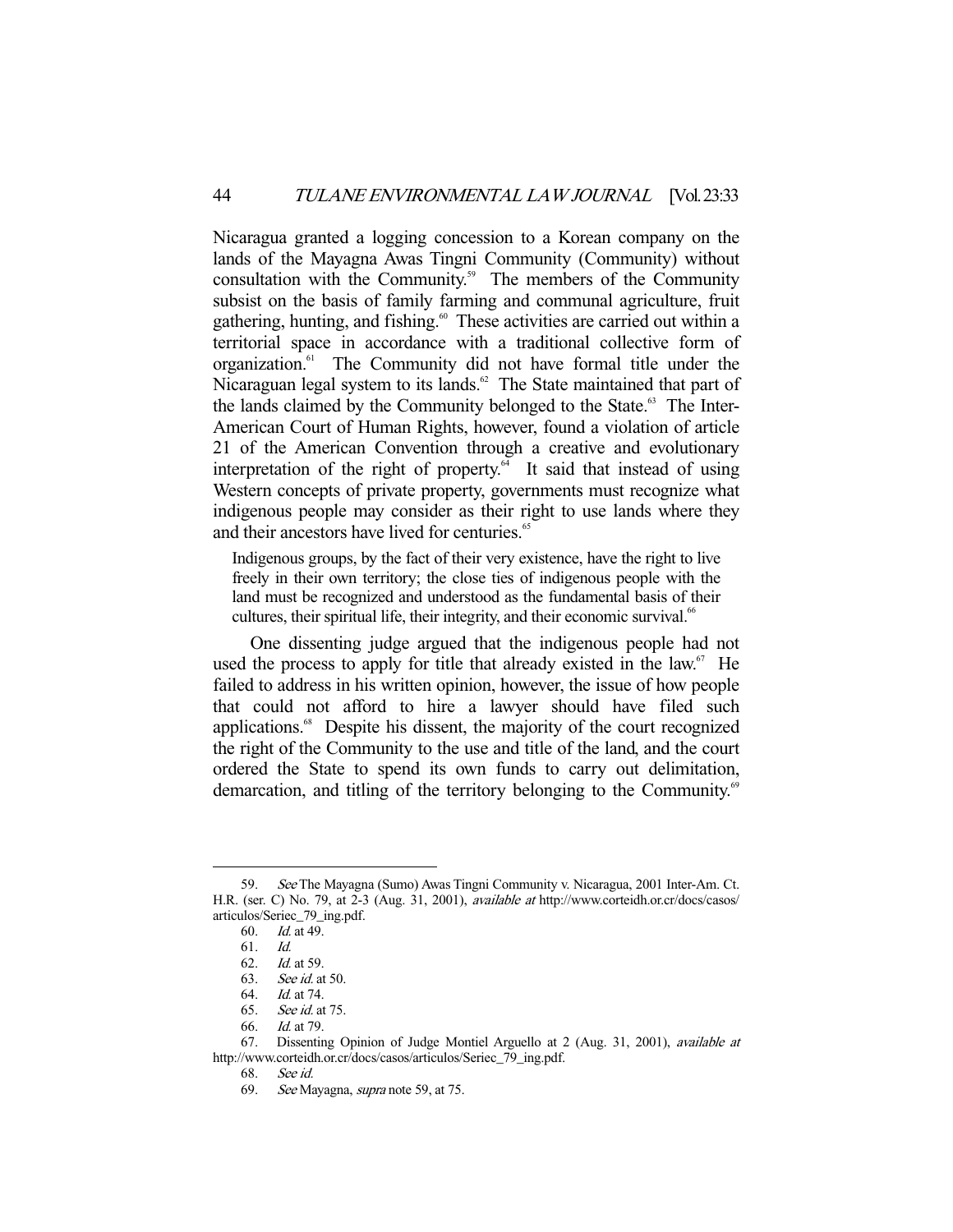The court also ordered that some compensation be paid to the Community.<sup>70</sup>

 There is little financing available for the Community to play an active role in this process and the government of Nicaragua has repeatedly dragged its feet on carrying out the court's order.<sup>71</sup> This landmark case perhaps would not have been successful without support and expertise of a few U.S. professors working on the case for several years, giving testimony, and representing the Community in the Inter-American Commission and Court. The poor do not have the financial means of understanding and participating in complex processes. Lack of information and poverty prohibit them from participating in decision making unless special steps are taken to involve them.

 In another example, participation by the poor was largely overlooked in the processes for the building of the Chad-Cameroon Pipeline.<sup>72</sup> Civil society organizations concerned about human rights violations in Chad launched a worldwide campaign against the pipeline project, pressing the World Bank to stop the project and to address human rights issues.<sup>73</sup> In a request for investigation to the Inspection Panel, Cameroon opposition leader Ngarlejy Yorongar alleged violation of World Bank policies on poverty eradication and consultations with local communities.<sup>74</sup>

Directive OP [Operational Policy] 17.57, on public consultation, has been honored only with a crude image. . . . The requirement for participation by grass-roots NGOs [nongovernmental organizations] in projects financed by the World Bank has not been met; the only NGOs consulted were, for the most part, either created for the purpose in hand or commanded no allegiance in the production region. The obligation to take into account the observations of the people affected by the project when preparing and carrying out the environmental impact assessment was never met. . . .<sup>7</sup>

 <sup>70.</sup> Id. at 77.

<sup>71.</sup> See S. James Anaya & Claudio Grossman, The Case of Awas Tingni v. Nicaragua: A New Step in the International Law of Indigenous Peoples, 19 ARIZ. J. INT'L & COMP. L. 1, 14-15 (2002).

<sup>72.</sup> See Korinna Horta, Rhetoric and Reality: Human Rights and the World Bank, 15 HARV. HUM.RTS.J. 227, 234-37 (2002).

 <sup>73.</sup> See id.

<sup>74.</sup> See Claim By Persons Adversely Affected by Oil Field Development in the Doba Basin Who Reside in the Cantons of Miandoum, Komé, Mbikou, Bébédjia, and Béboni (Sub-Prefecture of Bébédjia), Presented by Deputy Ngarlejy Yorongar, Assisted by Attorney Zassino, a Member of the Bar in N'djamena, and His Partners, for the Attention of the Inspection Panel of the World Bank (Dec. 15, 2000), available at http://siteresources.worldbank.org/EXTINSPECTION PANEL/Resources/RequestEnglishtranslation.pdf.

 <sup>75.</sup> Id.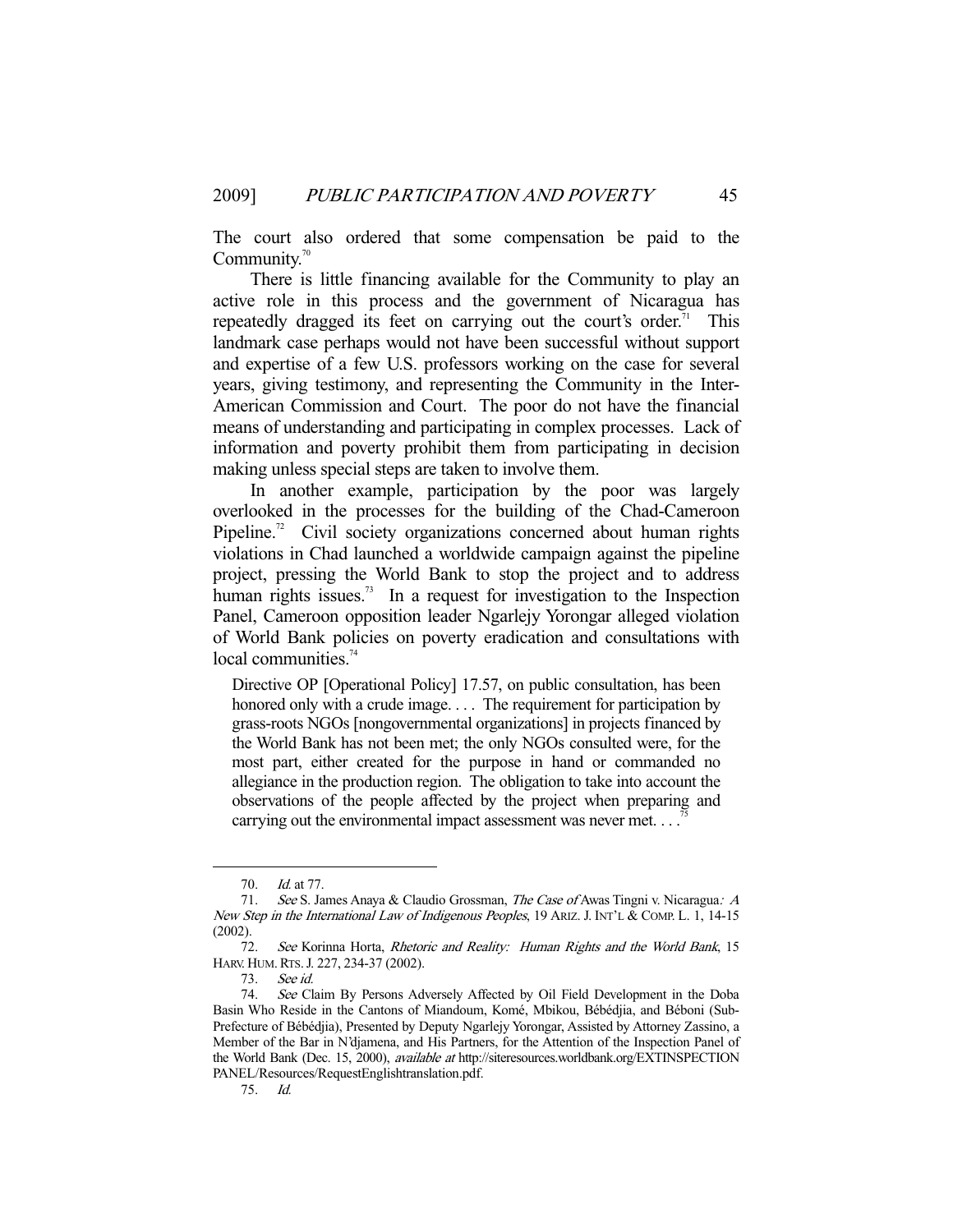The Chad-Cameroon Oil and Pipeline project provides a stark example of the increasing marginalization of poor rural communities and indigenous peoples. Despite promises of development, local villagers in Chad's oil producing region have had their land and common property resources expropriated without adequate compensation. . . .

 Overall, the project might amount to a net loss for the impoverished people of Cameroon.<sup>7</sup>

 In the past twenty years, multilateral development banks (MDB) have started to acknowledge the importance of public participation in the development of projects and policies as an important precondition for poverty alleviation, but the process is not consistent.<sup>77</sup>

The recognition that local participation enhances development effectiveness is reflected in a host of the MDBs' internal documents, ranging from internal policies and guidelines to resource books and handbooks. However, none of the MDBs have adopted an overarching mandatory policy on participation. Public consultation is only assured in those projects that are covered by standards in other policies—i.e., in projects that significantly affect the environment, involuntarily resettle people, or affect the interests of indigenous peoples. Thus, consultation practices have generally developed ad hoc, designed at the discretion of the staff in response to the specific demands being made by outside critics. As a consequence, public participation processes have been inconsistent and their success has varied accordingly.

... Analysis of the various environmental policies and guidelines indicate that many MDBs do not provide sufficient minimum substantive standards for effective public consultation.<sup>78</sup>

 NGOs and research institutes are addressing the problem. The Access Initiative, a nongovernmental project based at the World Resources Institute in Washington, D.C., with partners all over the world, is working on developing projects and policies that help alleviate poverty through outlining barriers to civic engagement for people living in poverty.79 Among the barriers to participation they have identified the following: literacy (reading skills, language, and technical content), costs (of travel, official fees, forgoing work, child care, and others),

<sup>76.</sup> Horta, *supra* note 72, at 234.

<sup>77.</sup> See Nathalie Bernasconi-Osterwalder & David Hunter, Democratizing Multilateral Development Banks, in THE NEW "PUBLIC": THE GLOBALIZATION OF PUBLIC PARTICIPATION 151, 151-64 (Carl Bruch ed., 2002), available at http://www.elistore.org/reports\_detail.asp?ID=10662.

<sup>78.</sup> *Id.* at 156-58.

<sup>79.</sup> See, e.g., CAMEROON, supra note 57, at 1-16.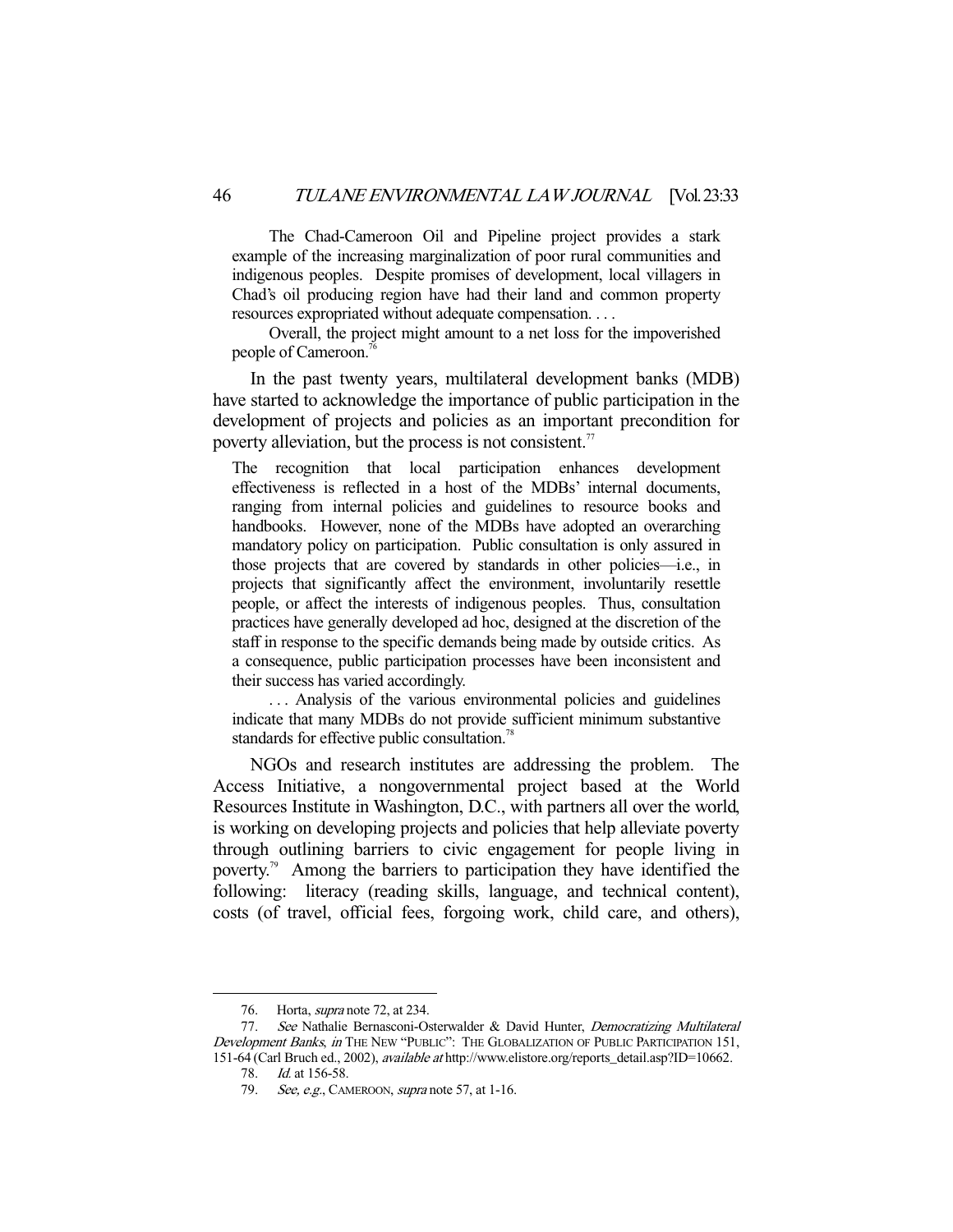personal and property risks from participating, lack of legal identity, and insufficient property registration.<sup>80</sup>

### IV. SOLUTIONS

## A. Is the World Bank Inspection Panel a Solution?

 The World Bank Inspection Panel was established in 1993 for "the purpose of providing people directly and adversely affected by a Bankfinanced project with an independent forum through which they can request the Bank to act in accordance with its own policies and procedures."<sup>81</sup> Independence of the Panel is assured by the requirement that its members cannot serve the World Bank in any capacity for the two years preceding their selection to the Panel and cannot work for the World Bank afterwards.<sup>82</sup> In recent years, other regional development banks followed with creation of similar mechanisms.<sup>83</sup>

 Any affected group of more than one person living in a country that is a borrower can file a claim to the Inspection Panel about violation of World Bank policies.<sup>84</sup> A majority of the complaints filed alleged violation of policies on EIA, involuntary resettlement, indigenous peoples, and the failure to consult all affected people properly and in a timely fashion.<sup>85</sup> The Inspection Panel conducts an investigation and prepares a report and recommendations for the World Bank's Board of Executive Directors.<sup>86</sup> Management has to develop a response plan for bringing the project into compliance with World Bank policies. $\frac{87}{10}$  The Board reviews the Panel report and Management's response plan and determines what remedial measures the World Bank must take to comply with its policies.<sup>88</sup>

<sup>80.</sup> See generally Joseph Foti, World Research Inst., Draft Paper for the Access Initiative Global Gathering (Oct. 2008) (unpublished manuscript, on file with author). The Access Initiative partners in 2006 decided to sensitize their research guidelines in the Access Initiative Assessment Method to better address the concerns of the poor and their access rights. They produced a not-yet-published draft paper for the Access Initiative Global Gathering in October 2008, based on four country reports from Cameroon, Paraguay, Philippines, and Sri-Lanka.

<sup>81.</sup> WORLD BANK, THE INSPECTION PANEL, ANNUAL REPORT 116 (2008), available at http://siteresources.worldbank.org/EXTINSPECTIONPANEL/Resources.Insp\_Panel\_2008Final-LowRes.pdf [hereinafter ANNUAL REPORT].

 <sup>82.</sup> See id. at 13.

<sup>83.</sup> See generally id. at 17-20.

 <sup>84.</sup> See id. at 17.

<sup>85.</sup> See generally id. at 21-88 (describing current, former, and future Inspection Panel investigations).

 <sup>86.</sup> See id. at 17-20.

 <sup>87.</sup> See id.

 <sup>88.</sup> See id.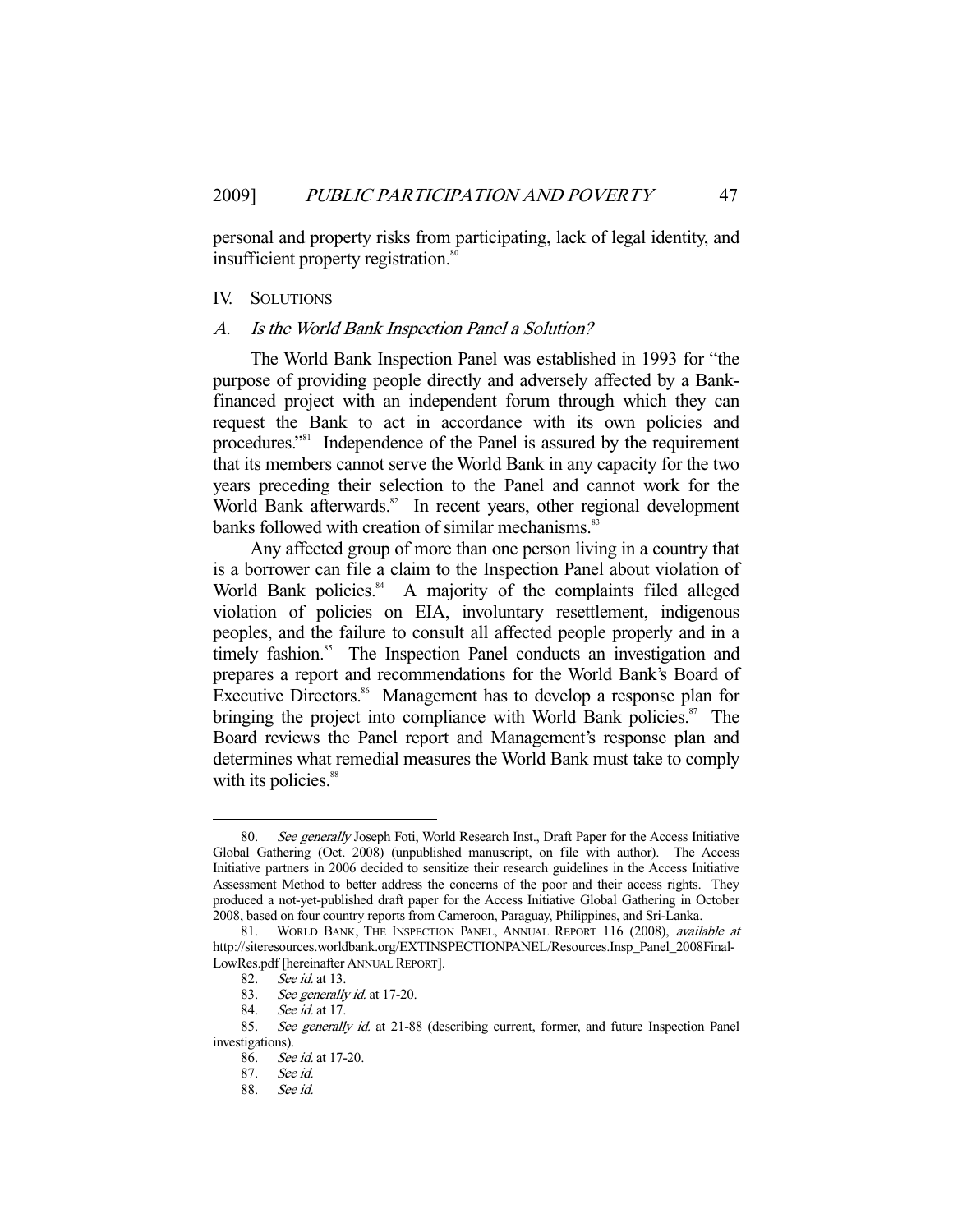The Inspection Panel plays an important role in enforcement of the World Bank policies.<sup>89</sup> However, the Inspection Panel's decisions, in the form of recommendations to the Board, are not mandatory.<sup>90</sup> The Inspection Panel does not have authority to monitor implementation of its decisions and provide redress and remedy.<sup>91</sup> Therefore it makes little difference for affected and poor people on the ground. Nonetheless, the proactive stance of the Inspection Panel can make up for some of the lack of resources often present for NGOs that complain to the body.<sup>92</sup>

# B. Do MEAs Have Solutions? The Aarhus Convention

 The Aarhus Public Participation Convention imposes on parties to the convention a specific legal obligation to provide support, presumably financial, to associations, organizations, or groups who could not otherwise afford to engage in public participation in environmental decision making.<sup>93</sup> Article 3, paragraph 4, states: "Each Party shall provide for appropriate recognition of and *support* to associations, organizations or groups promoting environmental protection and ensure that its national legal system is consistent with this obligation."94

 This obligation of "support" for environmental citizen organizations is obviously intended to overcome some of the financial barriers to public participation that are suffered by those without resources. The Implementation Guide to the Aarhus Convention characterizes the obligation in these terms:

Appropriate government support to such associations, organizations and groups can take various forms. . . . Direct support might be offered to a particular group or organization for its activities, and could be projectbased or general core support. In some UN/ECE countries it is not unusual for substantial financial grants or awards to be given to environmental citizens' organizations to support their activities. . . . [I]t would appear that a Party must at least have a legal system that would allow the government to provide support to associations, organizations or groups where appropriate.

 Indirect support might involve general rules for tax relief (for example, exempting charitable organizations from payment of certain

<sup>89.</sup> *See id.* at 17.<br>90. *See id.* at 17-

See id. at 17-20.

<sup>91.</sup> See id.<br>92. See ge

See generally id. at 21-88 (describing current, former, and future Inspection Panel investigations).

 <sup>93.</sup> See Aarhus Convention, supra note 47, arts. 1-22.

<sup>94.</sup> Id. art. 3 (emphasis added).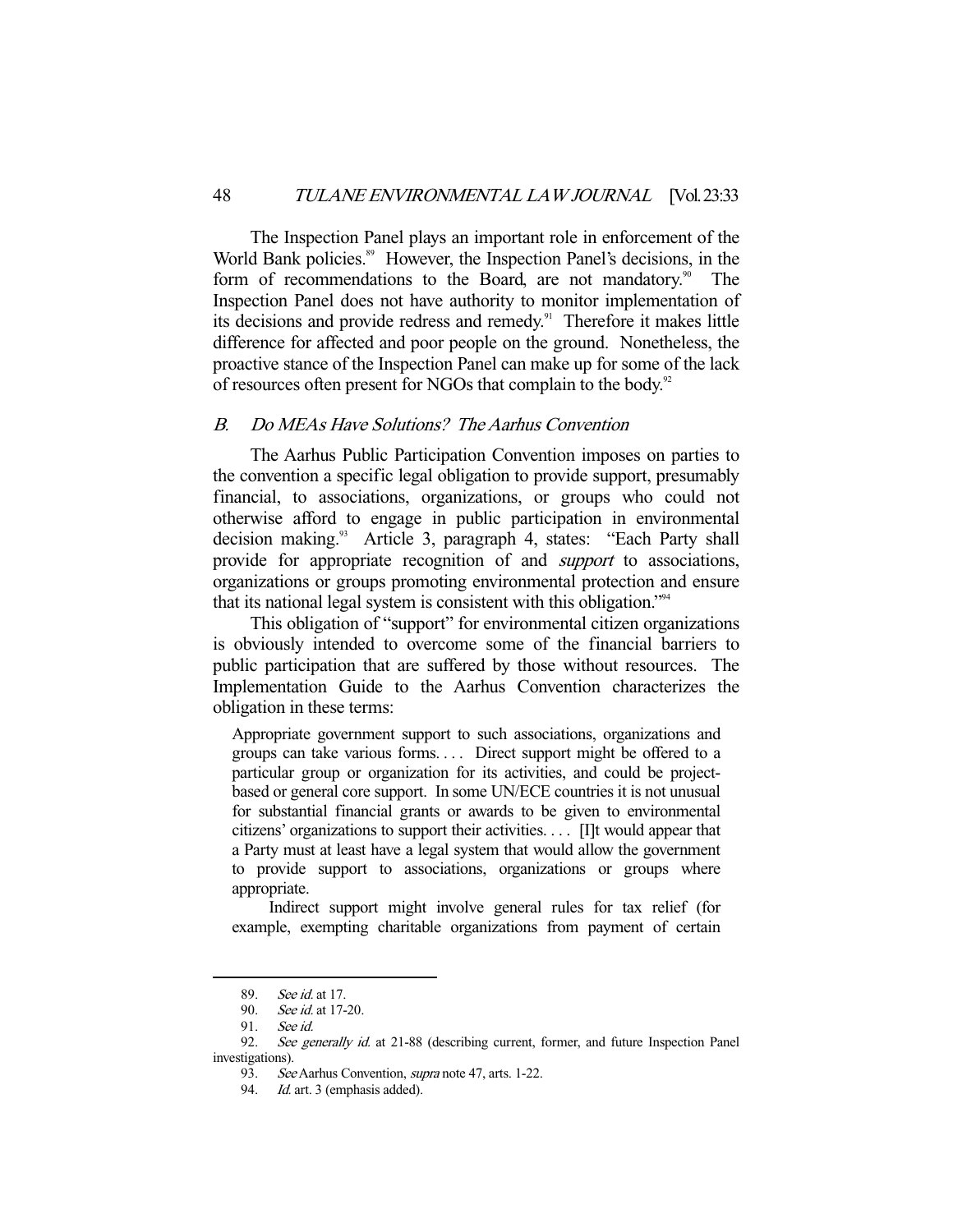taxes), financial incentives for donations (such as tax deductibility) or fee waiver provisions.<sup>95</sup>

 Lack of financial resources can also be compensated for in other ways. For example, one such method is illustrated in the Compliance Committee under the Aarhus Convention.<sup>96</sup> The unique Aarhus Convention compliance mechanism allows communication (complaints) from the public about alleged violations of procedural rights—access to information, participation and justice.<sup>97</sup> Twenty-seven out of its twenty-eight cases have been triggered by communications from the public. The majority of cases in the jurisprudence of the Committee have been about public participation in decision making—fourteen of twenty-three communications from the public and one submission brought before the Compliance Committee by a government have alleged failures to implement provisions of article 6 (public participation in projects) and/or article 7 (public participation in plans and programs).<sup>98</sup> In a case involving an EIA in Albania, the nongovernmental organization complained of lack of proper participation in a particular project involving a thermoelectric power station, and it characterized the report of participation in the EIA as suspect.<sup>99</sup> The NGO did not have the resources, however, to prove its allegations. Instead of sitting passively as a judge, the committee undertook to investigate the matter itself. Examining reports, minutes, and the list of participants of two public meetings (October 2002 and September 2003), the committee discovered something rather startling in the minutes:

[O]ut of 16 questions put forward by the participants of the first meeting and 18 questions raised at the second meeting, 12 are exactly the same. Of these, nine questions received practically verbatim identical replies. Introductions to the meetings and some of the general interventions made by the public officials are also identical. Furthermore, the Committee notes that the lists of participants of the two meetings differ only in the four additional public officials who attended the first meeting. The results of

<sup>95.</sup> STEC & CASEY-LEFKOWITZ, *supra* note 48, at 45.

 <sup>96.</sup> See Svitlana Kravchenko, The Aarhus Convention and Innovations in Compliance with Multilateral Environmental Agreements, 18 COLO. J. INT'L ENVTL. L. & POL'Y 1, 1-6 (2007). 97. See id.

<sup>98.</sup> See U.N. Econ. & Soc. Council [ECOSOC], Econ. Comm'n for Eur., Report by the Compliance Committee to the Third Meeting of the Parties to the Convention on Access to Information, Public Participation in Decision-Making and Access to Justice in Environmental Matters, 16 U.N. Doc. ECE/MP.PP/2008/5 (May 22, 2008), available at http://www.unece.org/ env/documents/2008/pp/mop3/ece\_mp\_pp\_2008\_5\_e.pdf.

<sup>99.</sup> See REPUBLIC OF ALB. MINISTRY OF INDUS. & ENERGY, FINAL ENVIRONMENTAL IMPACT ASSESSMENT-VLORË COMBINED 110 (Oct. 6, 2003), http://www.unece.org/env/pp/compliance/ C2005-12/Response/FinalEIA.pdf.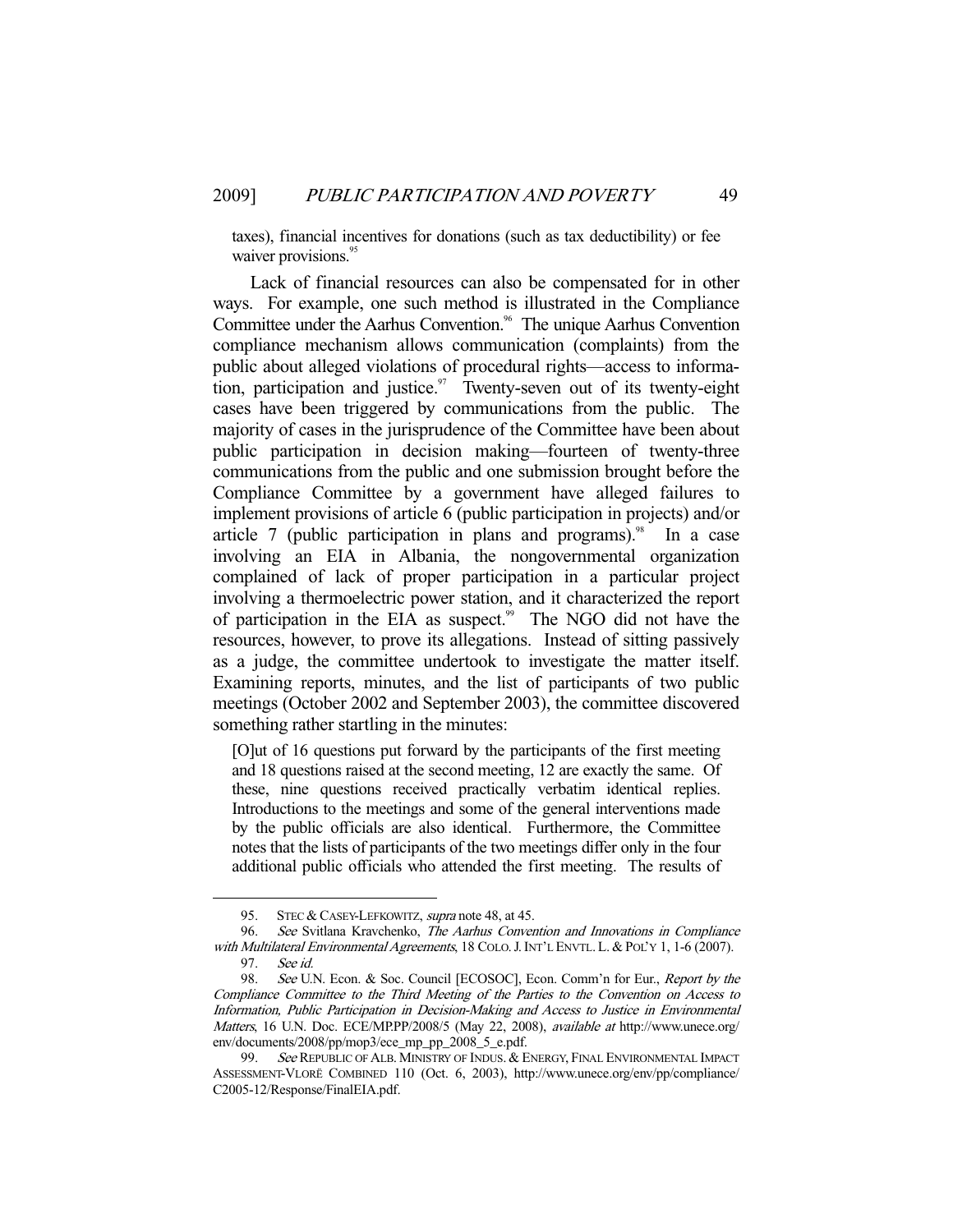this comparative analysis raise serious concerns regarding the extent to which the report of the meeting can be relied upon as an accurate record of the proceedings as well as regarding the genuine nature of the questions and concerns raised, recorded and subsequently taken into account in the  $decision-making process.<sup>100</sup>$ 

 This approach, with the committee actively investigating allegations of shortcomings in public participation, can help when the public lacks the resources to bring such matters to light. In addition, the Secretariat of the Aarhus Convention has a policy to provide funding (air tickets and per diem) to attend meetings of the committee for members of the public making complaints. $101$ 

# C. National Level Solutions

. . . .

-

 Public participation provisions are included in some countries' national constitutions. For instance:

The 1987 Constitution [of the Philippines] opened the processes of governance to the participation of people's organizations and civil society groups. . . . Many new laws and policies passed since then have also included provisions that require the participation of public stakeholders in decision-making, including many matters related to environmental governance.

 The law on the establishment of national protected areas, which applies to this case, explicitly acknowledges that mostly poor people (and in some areas indigenous peoples' groups) have either settled within the boundaries of parks or, if not residing within those boundaries, have nevertheless used the resources of such parks for their livelihood. . . . This is why one intent of the protected area management board (PAMB) is to engage these poor groups in the management of the park so that they are made aware of the importance of and their responsibilities for preserving the protected area.<sup>102</sup>

 <sup>100.</sup> U.N. Econ. & Soc. Council [ECOSOC], Econ. Comm'n for Eur., Meeting of the Parties to the Convention on Access to Information, Public Participation in Decision-Making and Access to Justice in Environmental Matters, Report of the Compliance Committee on Its Sixteenth Meeting Findings and Recommendations with Regard to Compliance by Albania ¶ 77, U.N. Doc. ECE/MP.PP/C.1/2007/4/Add.1 (July 31, 2007), available at http://unece.org/env/pp/ compliance/C2005-12/ECE\_MP.PP\_C.1\_2007\_4Add1.pdf.

 <sup>101.</sup> See, e.g., Irish Envtl. Network, Aarhus Convention Training Day (June 4, 2009), http://www.ien.ie/?p=1467 (noting Aarhus Convention travel expenses will be reimbursed).

 <sup>102.</sup> RAMON FERNAN III ET AL., THE ACCESS INITIATIVE TAI—POVERTY ASSESSMENT REPORT 5, available at http://www.accessinitiative.org/sites/default/files/TAI%20-%20Philippines\_ Poverty%20and%20Access%20Report.pdf (last visited Nov. 19, 2009).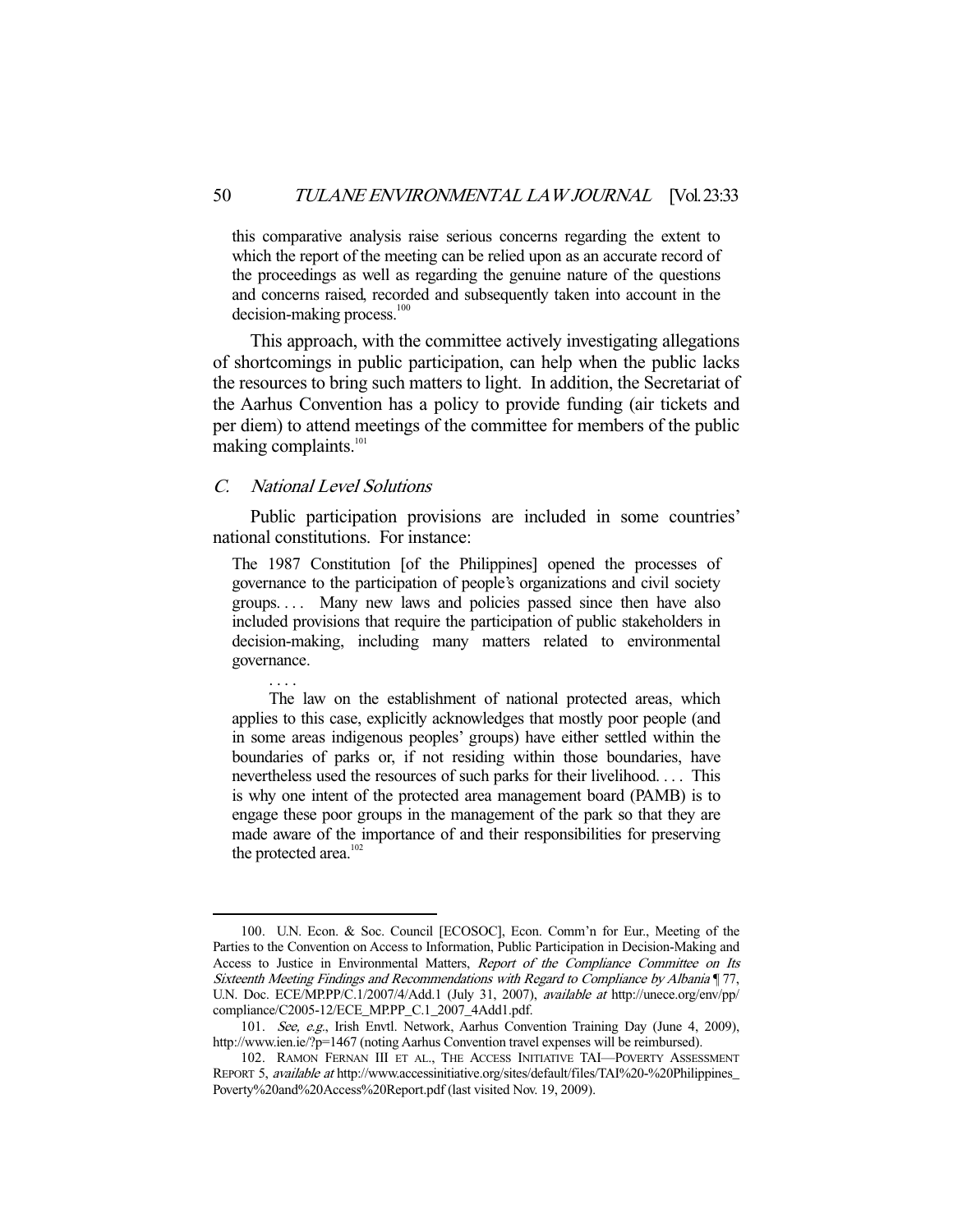Such solutions may help make public participation a reality, both for the poor and other members of the public. These can include providing proper notification of the public by the government about development projects, organizing meaningful public participation, providing clear procedures, and financing specialists for those without money to compete on an equal footing with development interests.<sup>103</sup> Some have argued, in fact, that providing adequate funding to public interest intervention in processes such as EIA is "the key to effective citizen participation."<sup>104</sup>

 There are several models and best practices of financial support for public participation. Canada has a long tradition of providing funding for public participation. This idea began with the Mackenzie Valley Pipeline Inquiry, a lengthy and complex environmental impact process that started in 1974 under the chairmanship of a judge, Thomas Berger of the Supreme Court of British Columbia.<sup>105</sup> He saw the complexities and the difficulties for ordinary people to participate in such a process and arranged funding program for public interest groups.<sup>106</sup> One result was that the project was ultimately abandoned after the effective participation of indigenous people and environmental organizations who brought lawyers and experts, as well as giving voice to native peoples themselves.<sup>107</sup>

 The next step in development of public participation in Canada was the adoption of Ontario's innovative Intervenor Funding Project Act in the late 1980s. This law provided public intervenors with a "right" to funding awarded in advance of a hearing before one of the named tribunals with the funding provided by the proponent.<sup>108</sup> For several years, this law put citizens in a position of equal footing with the proponent. However, this act was repealed on April 1, 1996.<sup>109</sup>

<sup>103.</sup> See generally id. at 643-57 (discussing the citizen participation movement in environmental law and that movement's short comings, which have yet to be addressed).

<sup>104.</sup> *Id.* at 677.

<sup>105.</sup> See THE REPORT OF THE MACKENZIE VALLEY PIPELINE INQUIRY 9, available at http://www.neb-one.gc.ca/clf-nsi/rcmmn/hm-eng.html (click "major applications," then "Mackenzie Gas Project," then "Lysyk and Berger Reports," then "Volume 1," then "BergerVIch123.").

<sup>106.</sup> *Id.* at 213.

<sup>107.</sup> Twenty-Five Years After Berger (Canadian Broadcasting Company broadcast Oct. 31, 2000), available at http://archives.cbc.ca/politics/rights\_freedoms/topics/295/ (follow "Twenty-Five Years After Berger" hyperlink).

 <sup>108.</sup> Intervenor Funding Project Act, S.O., c. 71, § 3 (1988) (Ont.) (repealed 1996).

 <sup>109.</sup> See Intervenor Funding Project Act, 1988, R.S.O. 1990 c. I.13, § 16(1) (repealed 1996), available at http://www.search.e-laws.gov.on.ca/en/isysquery/60f0b557-702b-4d2b-9475- 1c90aafe010f/1/frame/?search=browseRepealed&context=.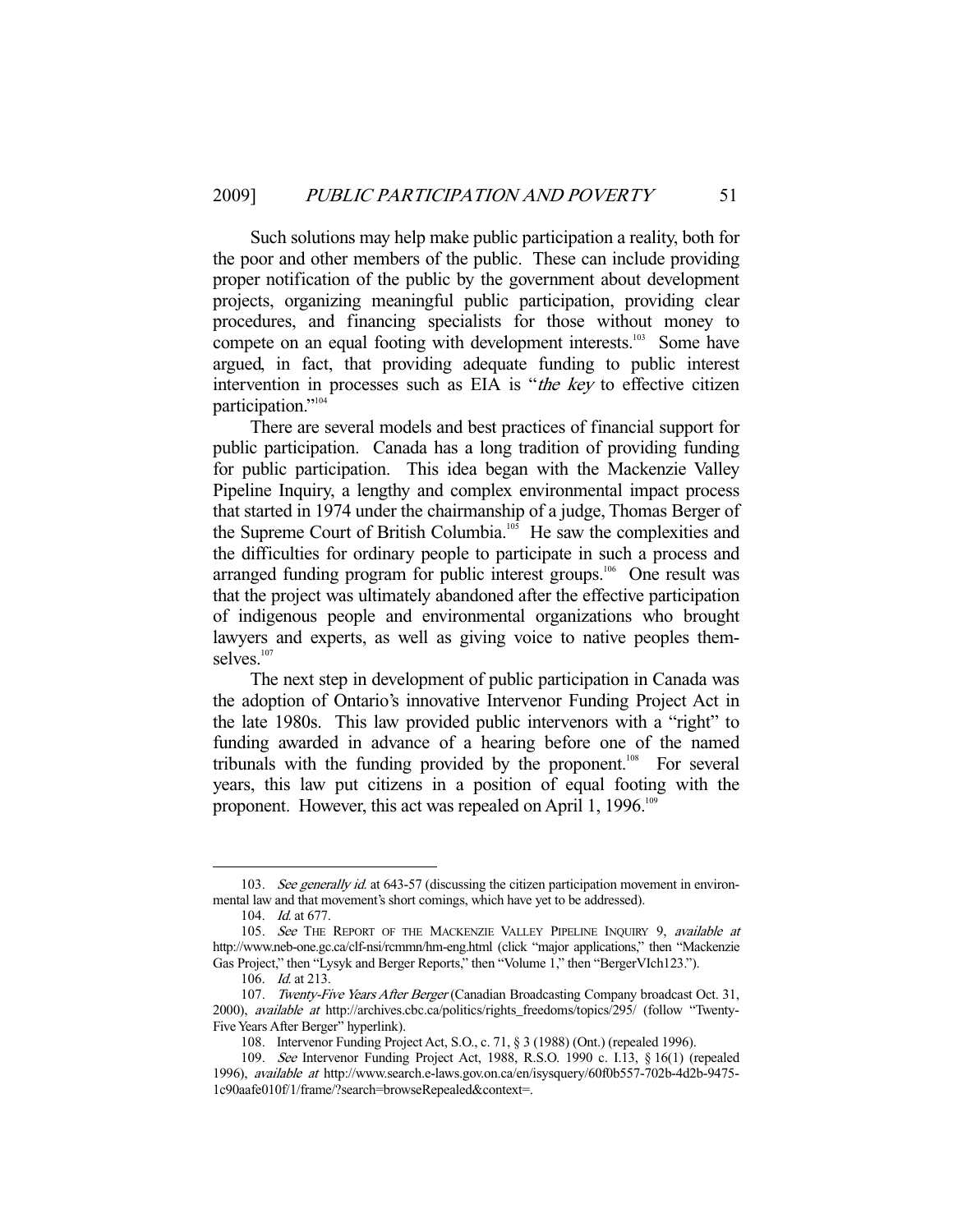Recently, the Canadian Environmental Assessment Agency has encouraged public participation in the federal environmental assessment process under the Canadian Environmental Assessment Act. The Agency believes that public participation strengthens the quality and credibility of environmental assessment.<sup>110</sup> It empowers citizens by informing them through its Web site about current opportunities to participate, and projects taking place in Environmental Assessment Registry.111 The agency invites the public to apply for funding and encourages public participation through its Participant Funding Program.<sup>112</sup>

 Another approach is the Australian network of Environmental Defenders Offices, which provide legal representation and advice and offer a significant education program designed to facilitate public participation in environmental decision making.<sup>113</sup> The network consists of nine independently constituted and managed community environmental law centers located in each state and territory of Australia.<sup>114</sup> The funding for the network is provided by state governments.<sup>115</sup>

 In the United States, the Wisconsin Legislature created a Public Intervenor Office in 1967 to represent those who had no resources to speak for themselves in matters of pollution control and state permits for development projects. The office operated for thirty years until the Legislature abolished the office in 1997.<sup>116</sup> Subsequent efforts have failed to reestablish the office.<sup>117</sup>

 The Department of Ecology of the State of Washington provides Public Participation Grants for nonprofit public organizations and citizen groups to encourage public involvement in monitoring the cleanup of contaminated sites and pollution prevention through waste reduction and elimination.<sup>118</sup> The program was not created by the executive branch or the legislature, but by a statewide vote of the citizens in  $1997$ .<sup>119</sup>

<sup>-</sup>110. See Canadian Envtl. Assessment Agency, Participation Funding Program Guide (Dec. 2008), available at http://www.ceaa.gc.ca/Content/D/A/C/DACB19EE-468E-422F-8EF6-29A6D 84695FC/FPFGuide\_en\_Jan2009.pdf.

 <sup>111.</sup> See id.

 <sup>112.</sup> See id.

 <sup>113.</sup> See Australian Network of Environmental Defender's Offices, http://www.edo.org.au/ (last visited Aug. 29, 2009).

 <sup>114.</sup> Id.

 <sup>115.</sup> See id.

 <sup>116.</sup> See Wis. Stewardship Network, Facts About the Changes to the Public Intervenor's Office and DNR (Oct. 1998), http://www.wsn.org/piofactsheet.html.

 <sup>117.</sup> See id.

<sup>118.</sup> See generally Dep't of Ecology, State of Wash., Public Participation Grant Guideline (2008), http://www.ecy.wa.gov/pubs/0807023.pdf.

 <sup>119.</sup> Id.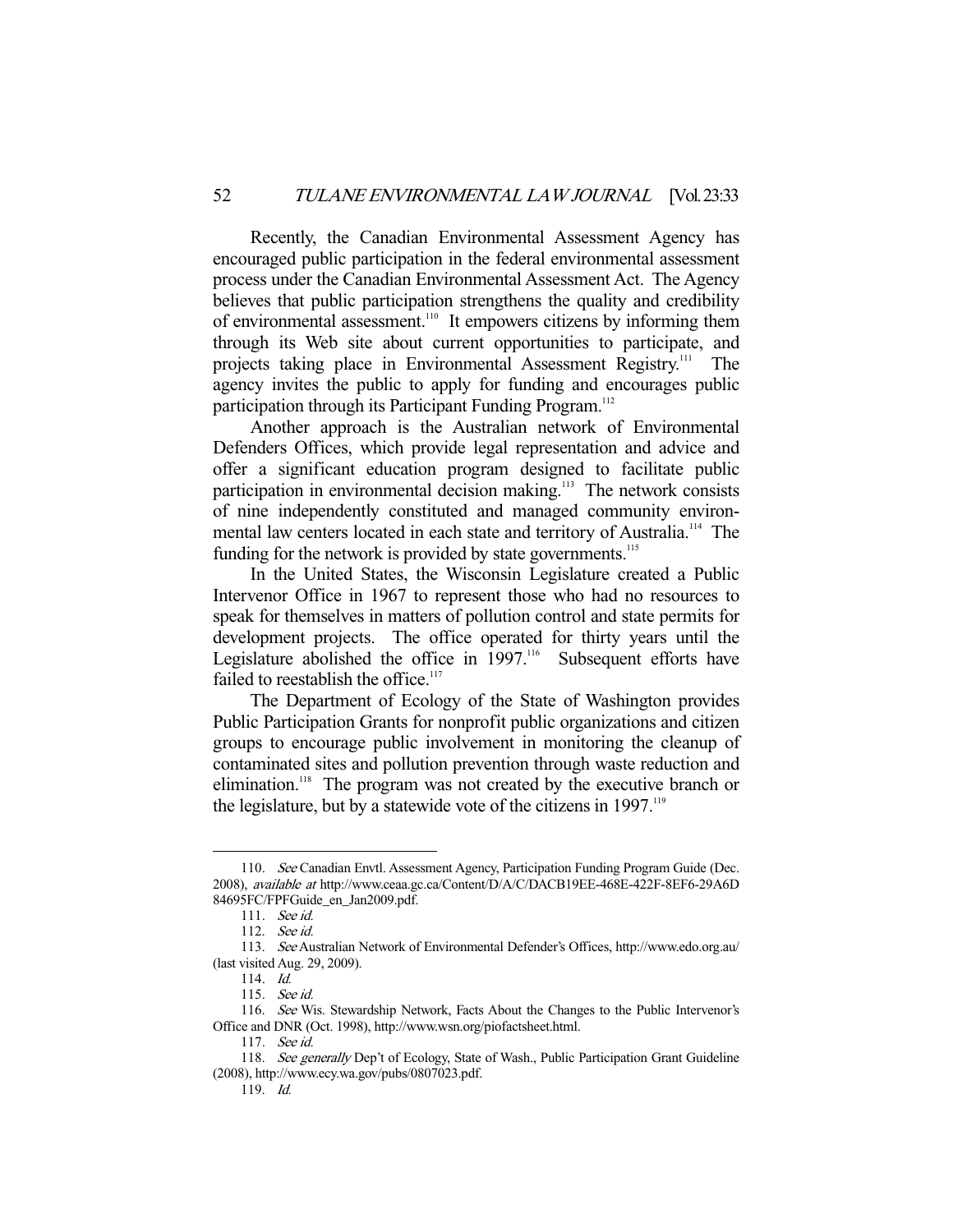In Ukraine, a demonstration EIA project associated with an oil development proposal in Ivano-Frankivsk had the aim of demonstrating that internationally recognized procedures of EIA with mandatory public participation would work for Ukraine and would be beneficial for the industry, people, and environment.<sup>120</sup> There were concerns that mandatory public participation would slow down the process. $121$  The successful joint project was funded by the United States Environmental Protection Agency, the United Nations Development Program, and the United States Agency for International Development, in partnership with the Ministry of Environment of Ukraine and the Institute of Democracy.<sup>122</sup> From the beginning, the parties agreed that the EIA process and its final document would be in accordance with Ukrainian legislation but would include additional procedures that would not contradict Ukrainian legislation.<sup>123</sup> The process included an unprecedented level of public participation through involvement of local citizens and government, school teachers, and churches.<sup>124</sup> The full text of the EIA and its nontechnical summary was placed in libraries and other public places.125 Several public hearings were organized. However, this comprehensive EIA process, with public participation that met Western standards, happened only once because the Ukrainian Ministry of Environment does not have the resources to do it on regular basis.

 Several international institutions have recognized that in Ukraine, domestic legislative practices remain inadequate and provisions on public participation lack clarity and detail.<sup>126</sup> The Aarhus Convention Compliance Committee found Ukraine in noncompliance with the Aarhus Convention because

the lack of clarity with regard to public participation requirements in EIA and environmental decision-making procedures for projects, such as time

<sup>120.</sup> See generally Volodymyr Tykhyy, Public Participation in Environmental Decisionmaking: USEPA/UNDP Demonstration Environmental Impact Assessment Project in Ivano-Frankivsk Oblast of Ukraine (July 12, 2002), available at http://www.epa.gov/OEM/docs/ oil/fss/fss02/brasherpaper.pdf (describing EIA project associated with the oil development proposal in Ivano-Frankivsk).

 <sup>121.</sup> See id.

 <sup>122.</sup> See id.

 <sup>123.</sup> See id.

 <sup>124.</sup> See id.

 <sup>125.</sup> See id.

 <sup>126.</sup> U.N. Econ. & Soc. Council [ECOSOC], Econ. Comm'n for Eur., Meeting of the Parties to the Convention on Access to Information, Public Participation in Decision-Making and Access to Justice in Environmental Matters, Report on the Seventh Meeting of the Compliance Committee, Findings and Recommendations ¶ 34, U.N. Doc. ECE/MP.PP/C.1/2005/2/Add.3 (Mar. 14, 2005), available at http://www.unece.org/env/pp/compliance/C2004-03/ (follow "C03findings.doc" hyperlink).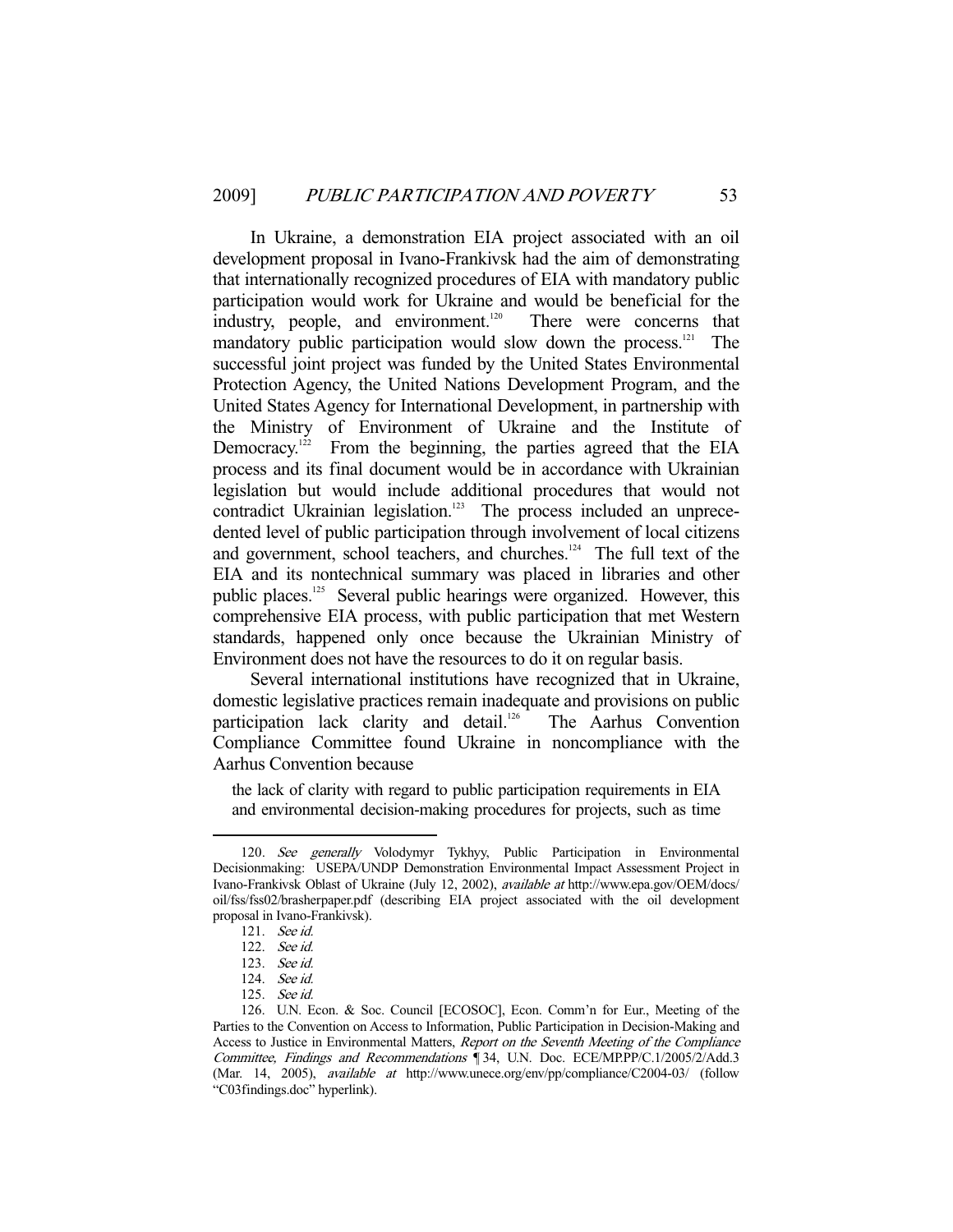frames and modalities of a public consultation process, requirements to take its outcome into account, and obligations with regard to making available information in the context of article 6, indicates the absence of a clear, transparent and consistent framework for the implementation of the Convention and constitutes non-compliance with article 3, paragraph 1, of the Convention.<sup>127</sup>

 The Compliance Committee recommended Ukraine "submit to the Compliance Committee, not later than the end of 2005, a strategy, including a time schedule, for transposing the Convention's provisions into national law, and developing practical mechanisms and implementing legislation that sets out clear procedures for their implementation."<sup>128</sup> The Second Meeting of the Parties approved Committee Findings and Recommendations in May 2005.<sup>129</sup> Three years later, nothing had been done and the Compliance Committee moved toward tougher sanctions.130 It recommended to the Third Meeting of the Parties, in Riga, Latvia, in June 2008 that a formal caution be considered for Ukraine.131 The government of Ukraine sent officials to Riga to try to prevent the international sanction, but they appeared to have little understanding of what they needed to do to resolve the problem.<sup>132</sup> Despite a dramatic appearance of the Minister of the Environment at the full plenary meeting of more than forty countries, the Meeting of the Parties voted that a caution would go into effect in January 2009 if Ukraine did not produce a plan to reform its public participation procedures.<sup>133</sup> A plan is now being drawn up and will be considered by the Compliance Committee at its meeting in April 2009 in Geneva.<sup>134</sup>

 The Fourth Meeting of the Parties of another UNECE convention the Espoo Convention on Environmental Impact Assessment in a Transboundary Context—in May 2008 also issued a caution to the government of Ukraine for violation of the Convention, with respect to

<sup>127.</sup>  $Id. \P 40$ .

<sup>128.</sup>  $Id. \P$  41(b).

 <sup>129.</sup> U.N. Econ. & Soc. Council [ECOSOC], Econ. Comm'n for Eur., Meeting of the Parties to the Convention on Access to Information, Public Participation in Decision-Making and Access to Justice in Environmental Matters, Report of the Second Meeting of the Parties of the Aarhus Convention, ¶ 1, U.N. Doc. ECE/MP.PP/2005/2/Add.8 13 (June 2005), available at http:// www.unece.org/env/documents/2005/pp/ece/ece.mp.pp.2005.2.add.8.e.pdf. It took five years for the government of Ukraine to produce a strategy and present to the MoP-3 in June 2008. MoP-3 found the strategy unsatisfactory and decided to issue a caution effective by January 1, 2009, if Ukraine would not develop a plan for the implementation of the Aarhus Convention.

 <sup>130.</sup> Id.

<sup>131.</sup>  $Id. \P$  2.

 <sup>132.</sup> The author participated in these meetings and observed these objections personally.

 <sup>133.</sup> Id.

 <sup>134.</sup> Id.